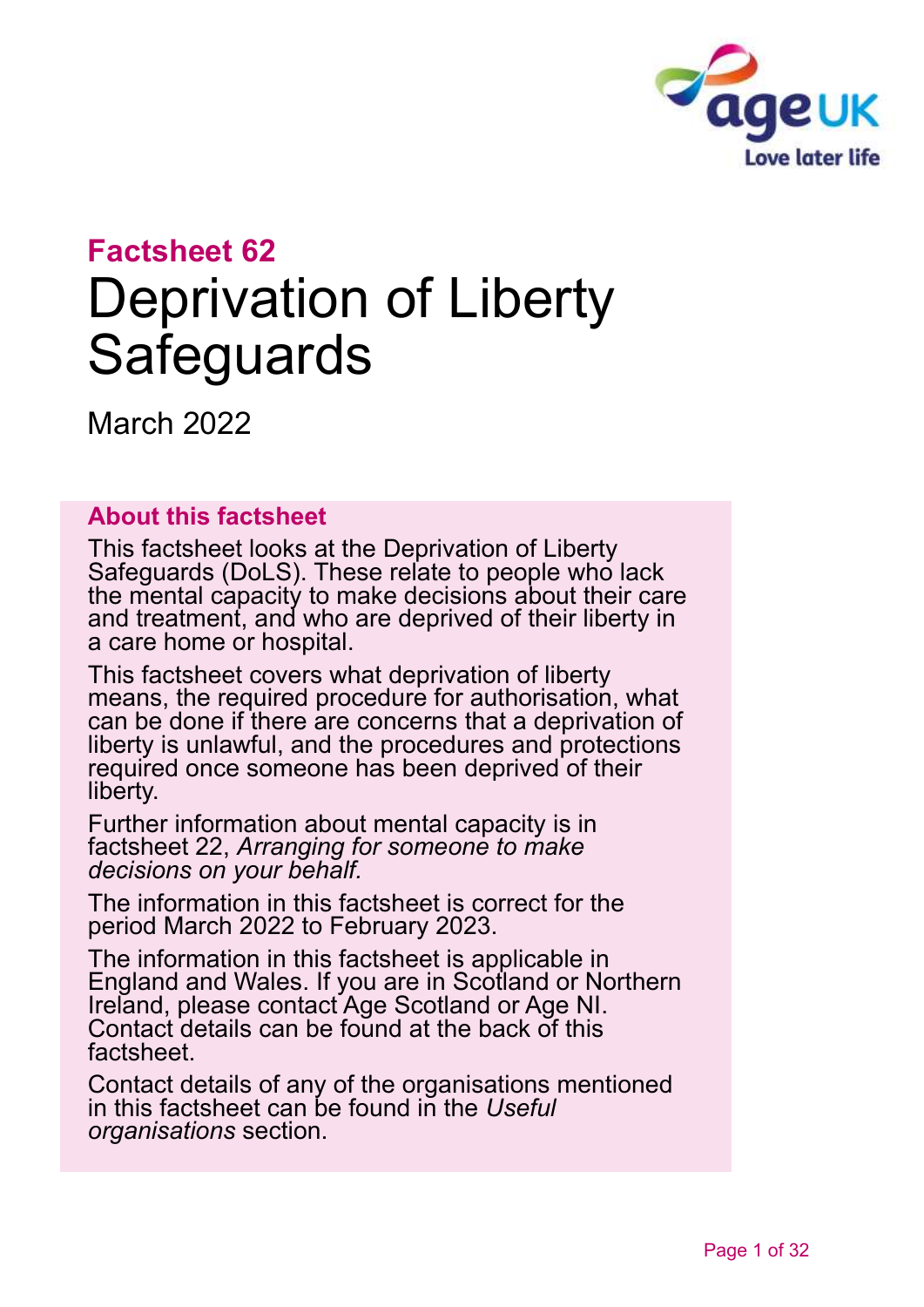# **Contents**

| <b>Recent developments</b><br>1                           | 4               |
|-----------------------------------------------------------|-----------------|
| 2 What are Deprivation of Liberty Safeguards?             | 4               |
| 2.1 Mental Capacity Act principles                        | 5               |
| 2.2 Basic principles of DoLS                              | 6               |
| 3 Responsibility for applying the safeguards              | 6               |
| 3.1 When should an application be made?                   | 7               |
| 3.2 Is it a deprivation or a restriction of liberty?      | 8               |
| 4 The assessment procedure for authorisation              | 10              |
| 4.1 Who carries out the assessments?                      | 12 <sup>2</sup> |
| 4.2 Timescale for assessment                              | 13              |
| 4.3 Urgent authorisations                                 | 13              |
| 4.4 What happens if authorisation is granted?             | 13              |
| 4.5 What happens if authorisation is refused?             | 14              |
| 4.6 Your right to advocacy                                | 14              |
| 5 Relevant Person's Representative (RPR)                  | 15              |
| 5.1 Who is the RPR?                                       | 16              |
| 5.2 The role of the RPR                                   | 16              |
| 5.3 Replacement of the RPR                                | 17              |
| 6 Reviewing and monitoring DoLS                           | 18              |
| 6.1 Temporary changes in mental capacity                  | 19              |
| 7 Challenging a deprivation of liberty                    | 20              |
| 7.1 Challenging an unauthorised deprivation of<br>liberty | 20              |
| 7.2 Challenging an authorisation                          | 20              |
| 7.3 Taking a case to the Court of Protection              | 21              |
| 8 Legal background to DoLS                                | 21              |
| 8.1 Defining deprivation of liberty – Cheshire West       | 22              |
| 8.2 The Code of Practice                                  | 23              |
| 9 Other settings for deprivation of liberty               | 25              |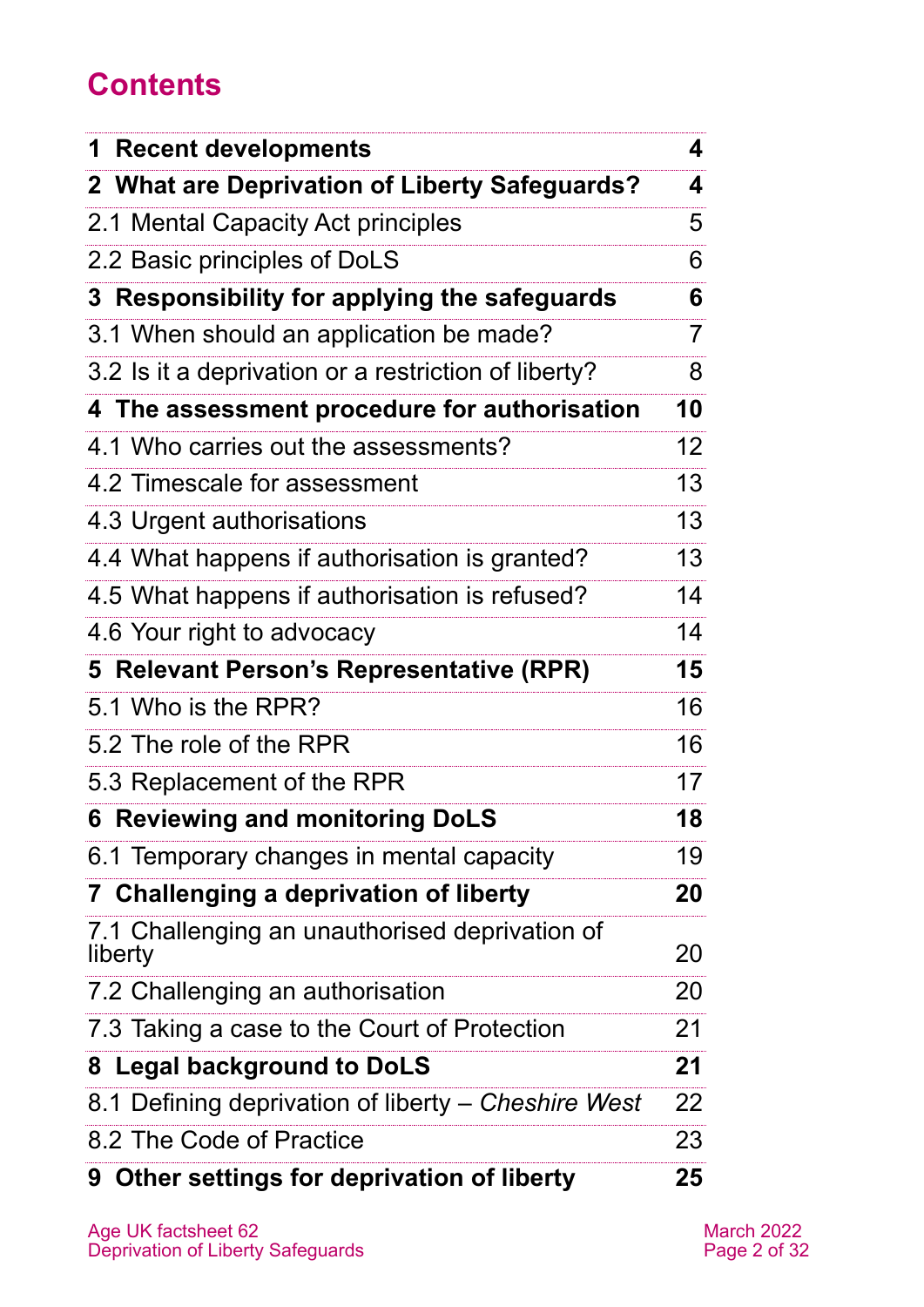| 10 Safeguarding from abuse and neglect<br>11 The role of the regulatory bodies |  |
|--------------------------------------------------------------------------------|--|
|                                                                                |  |
| Useful organisations                                                           |  |
| Age UK                                                                         |  |
| Support our work                                                               |  |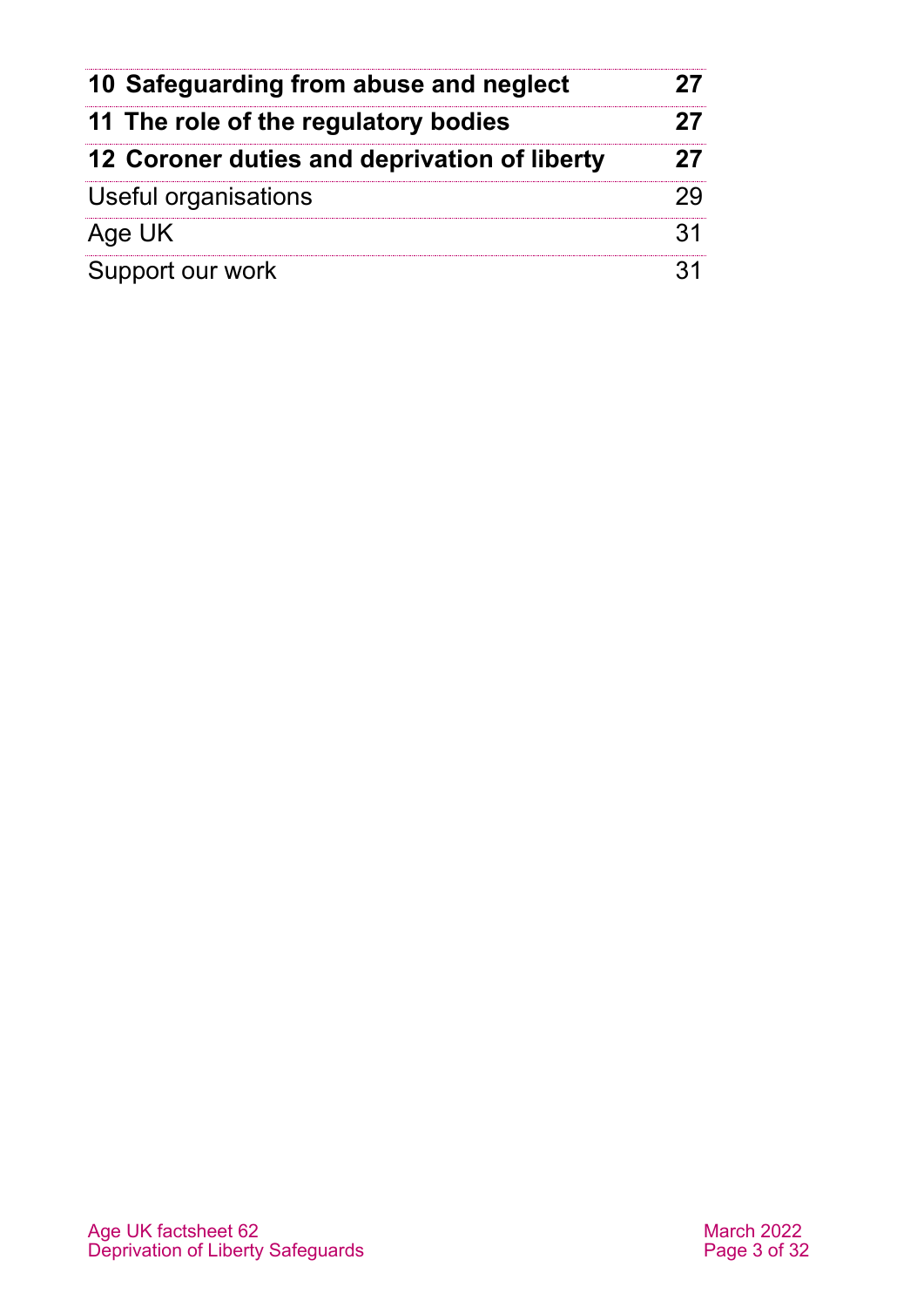# <span id="page-3-0"></span>**1 Recent developments**

Under the *[Mental Capacity \(Amendment\) Act 2019](https://www.legislation.gov.uk/ukpga/2019/18/contents)*, Deprivation of Liberty Safeguards will be replaced by *Liberty Protection Safeguards* (LPS). In December 2021, the government announced LPS will not come into force as planned in April 2022 but no further details.

# <span id="page-3-1"></span>**2 What are Deprivation of Liberty Safeguards?**

The Deprivation of Liberty Safeguards (DoLS) procedure is designed to protect your rights if the care or treatment you receive in a hospital or care home means you are, or may become, deprived of your liberty, and you lack mental capacity to consent to those arrangements.

Under the *Mental Capacity Act 2005*, mental capacity means being able to understand, weigh up and retain information in relation to a specific decision at the time it needs to be made, and the ability to communicate that decision. You must be assessed as lacking mental capacity before a decision can be made on your behalf.

You can only be deprived of your liberty where it is shown to be in your *'best interests'* to protect you from harm, a proportionate response to the likelihood and seriousness of that harm and there is no less restrictive alternative available.

The care home or hospital where you stay must [apply](http://www.mind.org.uk/information-support/legal-rights/mental-capacity-act-2005/deprivation-of-liberty/#four) for, and be granted, a [DoLS authorisation](http://www.mind.org.uk/information-support/legal-rights/mental-capacity-act-2005/deprivation-of-liberty/#four) from a *'supervisory body'*. In England, this is always the local authority. Different rules apply in Wales, depending on whether the deprivation of liberty is in a hospital or care home. See [section 3](#page-5-0) for more information. In other locations, your deprivation of liberty requires an application to the Court of Protection to be lawful, see [section 9](#page-24-0) for more information.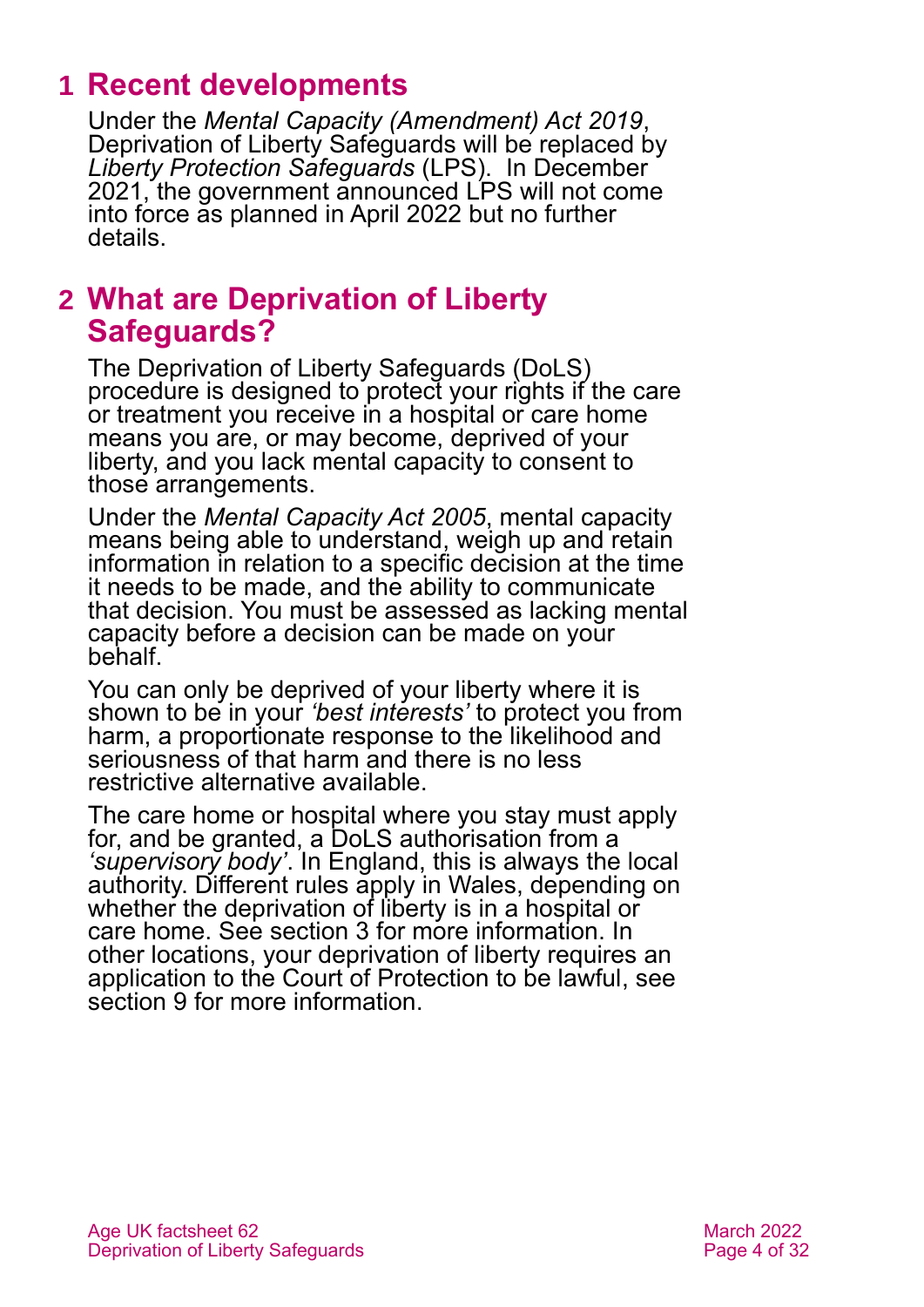#### **The** *Mental Capacity Act 2005* **and Code of Practice**

The law governing the application of DoLS is the *[Mental Capacity Act 2005](http://www.legislation.gov.uk/ukpga/2005/9/contents)* ('*the Act*'). Anyone with responsibility for applying the safeguards must have regard to the *[Deprivation of Liberty Safeguards Code](https://www.cqc.org.uk/files/deprivation-liberty-safeguards-code-practice)  [of Practice](https://www.cqc.org.uk/files/deprivation-liberty-safeguards-code-practice)* ('*the Code*'), which supplements the *[Mental](https://www.gov.uk/government/publications/mental-capacity-act-code-of-practice)  [Capacity Act 2005](https://www.gov.uk/government/publications/mental-capacity-act-code-of-practice) Code of Practice*. Staff in Wales should also have regard to *[Guidance for Supervisory](https://webarchive.nationalarchives.gov.uk/20120508110611uo_/http:/www.wales.nhs.uk/sites3/Documents/744/Guidance%20for%20Supervisory%20Bodies.pdf)  [Bodies working within the Mental Capacity Act](https://webarchive.nationalarchives.gov.uk/20120508110611uo_/http:/www.wales.nhs.uk/sites3/Documents/744/Guidance%20for%20Supervisory%20Bodies.pdf)  [Deprivation of Liberty Safeguards](https://webarchive.nationalarchives.gov.uk/20120508110611uo_/http:/www.wales.nhs.uk/sites3/Documents/744/Guidance%20for%20Supervisory%20Bodies.pdf)*.

The law is based on Article 5 of *the European Convention on Human Rights (ECHR),* which protects your right to personal liberty and requires safeguards to be provided to those deprived of liberty, including the right of access to prompt judicial proceedings to challenge the lawfulness of their detention. A guide to Article 5 of the ECHR is at

[www.echr.coe.int/Documents/Guide\\_Art\\_5\\_ENG.pdf](http://www.echr.coe.int/Documents/Guide_Art_5_ENG.pdf)

The Law Society *Identifying a [deprivation of liberty: a](https://www.lawsociety.org.uk/support-services/advice/articles/deprivation-of-liberty/)  [practical guide](https://www.lawsociety.org.uk/support-services/advice/articles/deprivation-of-liberty/)* aims to help identify when a deprivation of liberty may occur.

# **2.1 Mental Capacity Act principles**

There are five principles underpinning the Act. They inform the approach required if someone else must make a decision on your behalf if you lack mental capacity, including under DoLS. They are:

- ⚫ **Presumption of capacity** you have the right to make your own decisions and must be assumed to have capacity to do so, unless it is proved otherwise.
- ⚫ **Right to be supported to make your own decisions** – all practicable steps must be taken to help you make your own decision, before anyone concludes you are unable to do so.
- ⚫ **Right to make eccentric or unwise decisions** you are not to be treated as being unable to make a decision simply because the decision you make is seen as unwise.
- ⚫ **Best interests** any decision made, or action taken, on your behalf if you lack capacity must be made in your best interests.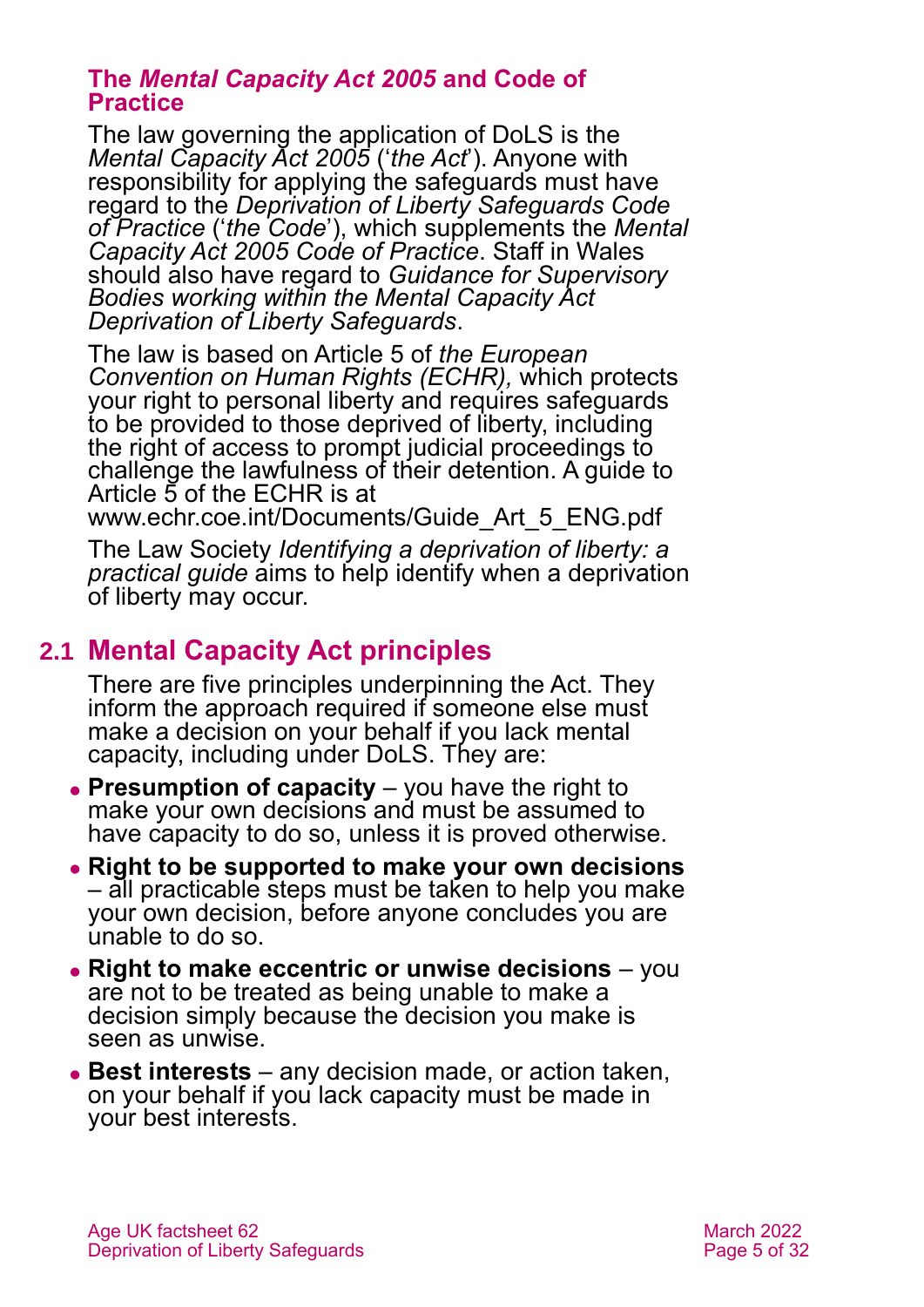⚫ **Least restrictive intervention** – anyone making a decision on your behalf must consider all effective alternatives and choose the less restrictive of your basic rights and freedoms in relation to risks involved.

Anyone thinking of depriving you of liberty must be skilled in balancing your right to autonomy and selfdetermination with your right to safety. They should respond proportionately, based on the Act's principles and must abide by the DoLS Code of Practice. For more information, see factsheet 22, *[Arranging for](https://www.ageuk.org.uk/globalassets/age-uk/documents/factsheets/fs22_arranging_for_someone_to_make_decisions_on_your_behalf_fcs.pdf)  [someone to make decisions on your behalf](https://www.ageuk.org.uk/globalassets/age-uk/documents/factsheets/fs22_arranging_for_someone_to_make_decisions_on_your_behalf_fcs.pdf)*.

# **2.2 Basic principles of DoLS**

A deprivation of liberty has three elements:

- ⚫ objective element confinement in a restricted space for a non-negligible period of time
- subjective element the person has not validly consented to confinement
- the detention being attributable to the state.

The Supreme Court has previously ruled there is a deprivation of liberty for the purposes of Article 5 if you are under continuous supervision and control and are not free to leave, and you lack the mental capacity to consent to these arrangements. Factors identified as **not relevant** to a deprivation of liberty determination include:

- whether you agree or disagree with your detention
- the purpose for your detention
- the extent to which it enables you to live what might be considered a relatively normal life. This means you should not be compared with anyone else in determining whether there is a deprivation of liberty.

# <span id="page-5-0"></span>**3 Responsibility for applying the safeguards**

The care home or hospital is responsible for applying for authorisation of a deprivation of liberty. It must make a DoLS application if there is any possibility that your care or treatment arrangements will deprive you of your liberty. They are known as the **'***managing authority***'**.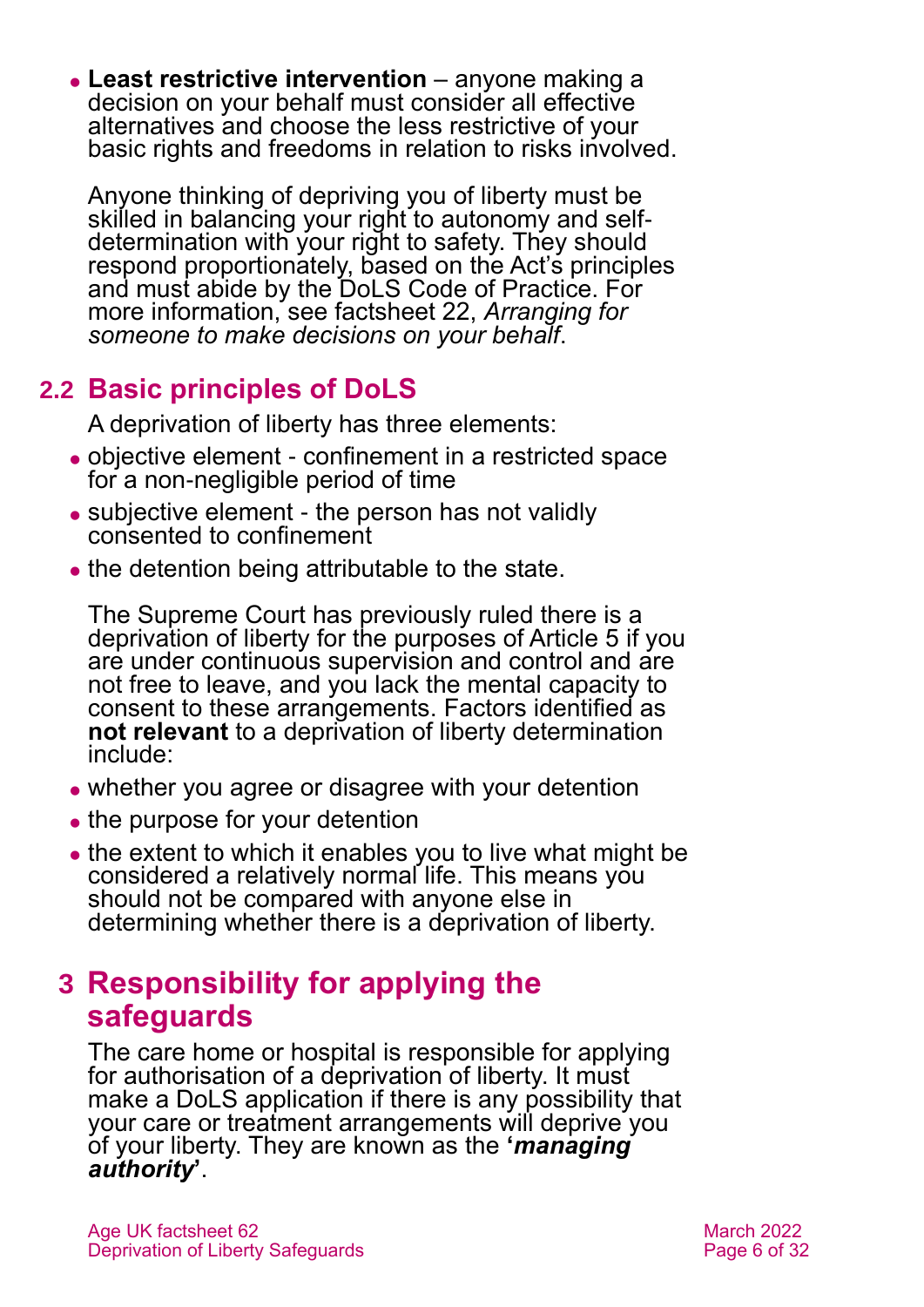If you are identified as being deprived of your liberty, or at risk of being deprived of your liberty, the hospital or care home manager must consider whether:

- ⚫ it is in your best interests to protect you from harm and is a proportionate response, and
- there are alternative, less restrictive care regimes that do not amount to deprivation of liberty.

If it is believed to be in your best interests and a less restrictive arrangement is not possible, the hospital or care home manager must apply to the *'supervisory body***'** for authorisation of your deprivation of liberty.

The supervisory body must then carry out a series of assessments to determine whether the deprivation of liberty is necessary, proportionate and in your best interests.

In **England**, the supervisory body is the local authority if you go into a care home or hospital.

In **Wales**, the supervisory body is the local authority for care homes and the Local Health Board for hospitals.

If the local authority is the supervisory body, it is the authority where you are ordinarily resident, usually meaning the place where you live.

Authorisation of a deprivation of liberty should be seen as a last resort and less restrictive alternatives that do not amount to deprivation of liberty should be put in place wherever possible. Authorisation should never be used simply for the convenience of staff, carers or anyone else.

# **3.1 When should an application be made?**

The *Code* says that in most cases, it should be possible for the managing authority to plan ahead and apply for an authorisation before the potential deprivation of liberty begins.

The managing authority must request a *'standard'* authorisation where it appears likely you will be deprived of your liberty within in the next 28 days.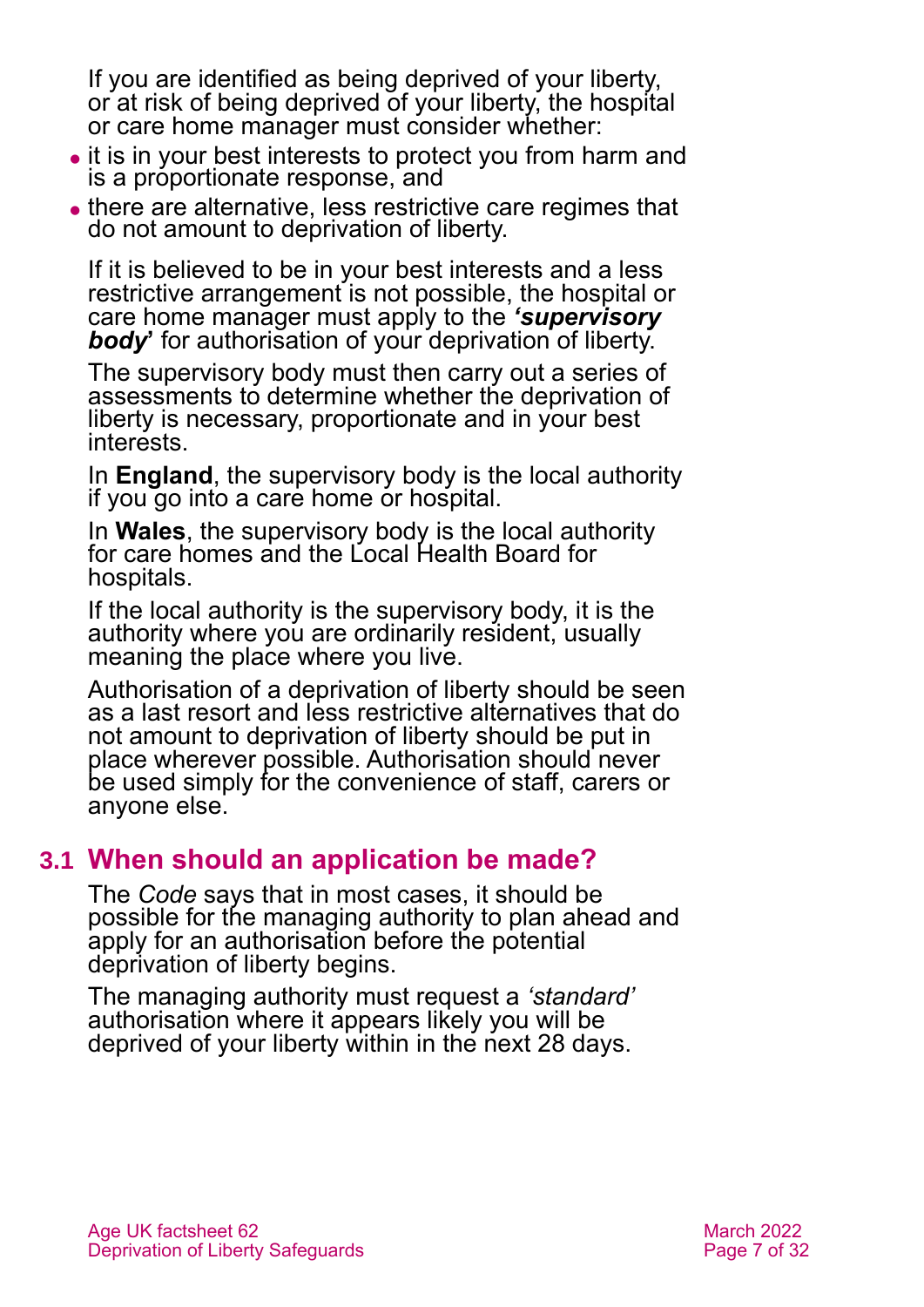If you need to be deprived of your liberty before the standard authorisation can be requested or dealt with, the managing authority can grant itself an *'urgent'* authorisation, providing a short-term basis for the deprivation of liberty while the standard authorisation process is completed. See [section 4.3](#page-12-0) for more information.

## **3.2 Is it a deprivation or a restriction of liberty?**

The Law Society practical guidance can help decide whether a DoLS application is required. It can be hard to decide whether a restriction on liberty is actually a deprivation of liberty requiring authorisation, within the wide range of circumstances that may occur.

Examples of types of restrictions on liberty in care homes includes:

- keypad entry system
- assistive technology such as sensors or surveillance
- observation and monitoring
- ⚫ expecting all residents to spend most of their days in the same way and in the same place
- ⚫ care plan saying someone can only go into the community with an escort
- ⚫ restricted opportunities for access to fresh air and activities (including as a result of staff shortages)
- set times for access to refreshment or activities
- limited choice of meals and where to eat them (including restrictions on residents' ability to go out for meals)
- set times for visits
- use of restraint in the event of objections or resistance to personal care
- ⚫ mechanical restraints such as lap-straps on wheelchairs
- ⚫ restricted ability to form or express intimate relationships
- ⚫ assessments of risk not based on the specific individual; for example, assuming all elderly residents are at a high risk of falls, leading to restrictions in their access to the community.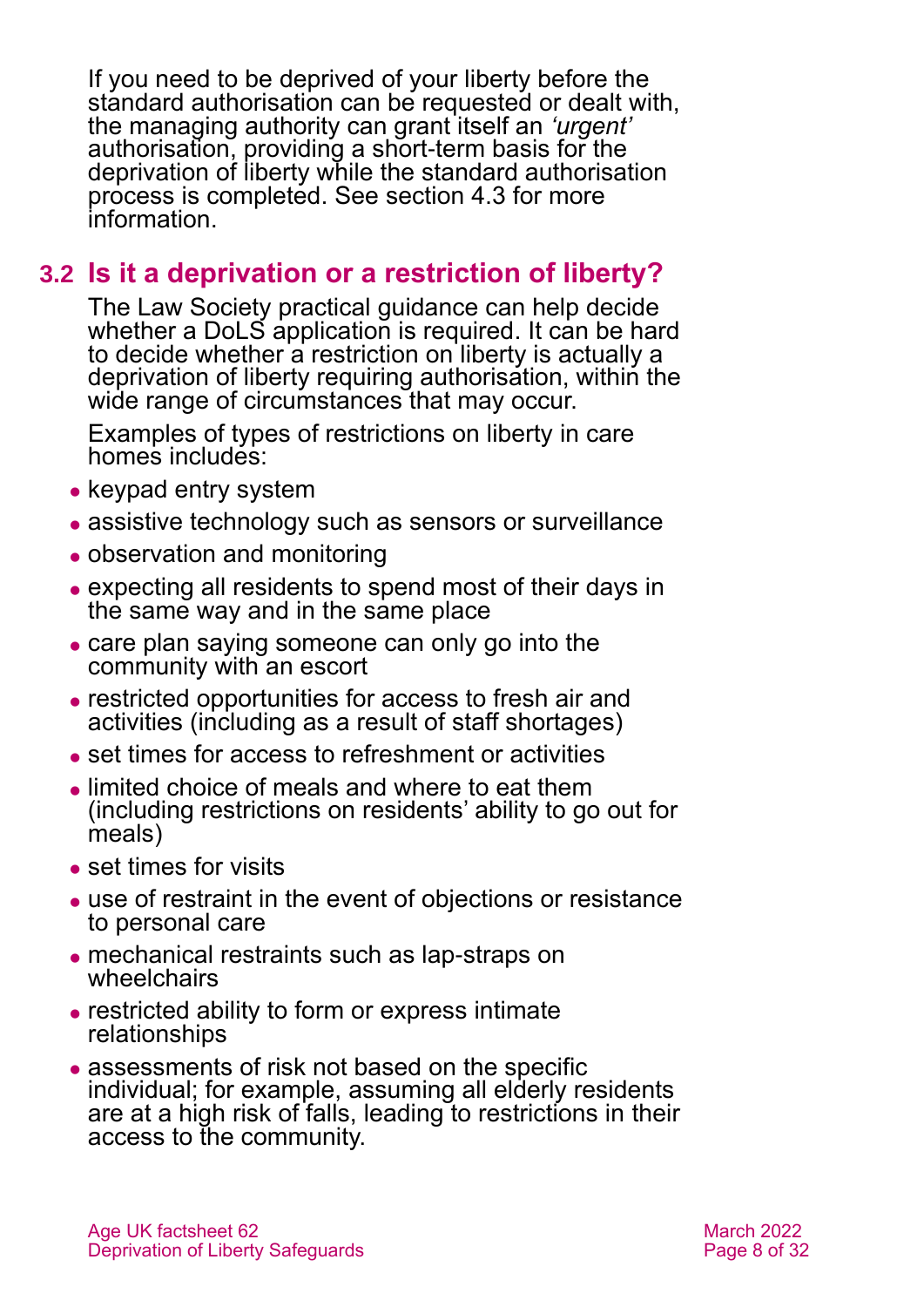The practical guidance has case studies of situations that are likely, may, or are unlikely to be a deprivation of liberty in a care home. This example is a situation likely to give rise to a deprivation of liberty:

*Peter is 78 and had a stroke last year, leaving him blind and with significant short-term memory impairment. He can get disorientated and needs assistance with all activities of daily living. He needs a guide when walking. He is married but his wife Jackie struggles to care for him and with her agreement, Peter is admitted into a residential care home.* 

*Peter has his own room at the home. He can summon staff by bell if he needs help. He tends to prefer to spend time in his room rather than with other residents in the communal areas. He can leave his room unaccompanied at any time he wishes. Due to his visual and cognitive impairments, he does not feel safe doing this. He has access to the communal garden, the dining room, the lounge area and any other resident's room.*

(continues overleaf)

*He is able to use the telephone when he wants. It is in a communal area of the home. He is unable to remember a number and dial it himself. He rarely asks to make phone calls. He is visited regularly by Jackie. She has asked to be allowed to stay overnight with Peter in his room but this request has been refused.*

*The home has a key pad entry system, so residents need to be able to use the keypad to open the doors to get out into the local area. Peter has been taken out by staff after prompting and does not ask to go out. He would not be allowed to go out unaccompanied. Most of the time Peter is content but on occasions he becomes distressed saying he wishes to leave. Members of staff reassure and distract Peter when this happens.*

The guidance identifies key factors pointing to a deprivation of liberty:

- the extent to which Peter requires assistance with all activities of daily living and the consequent degree of supervision and control this entails
- Peter is not free to leave the home, either permanently or temporarily.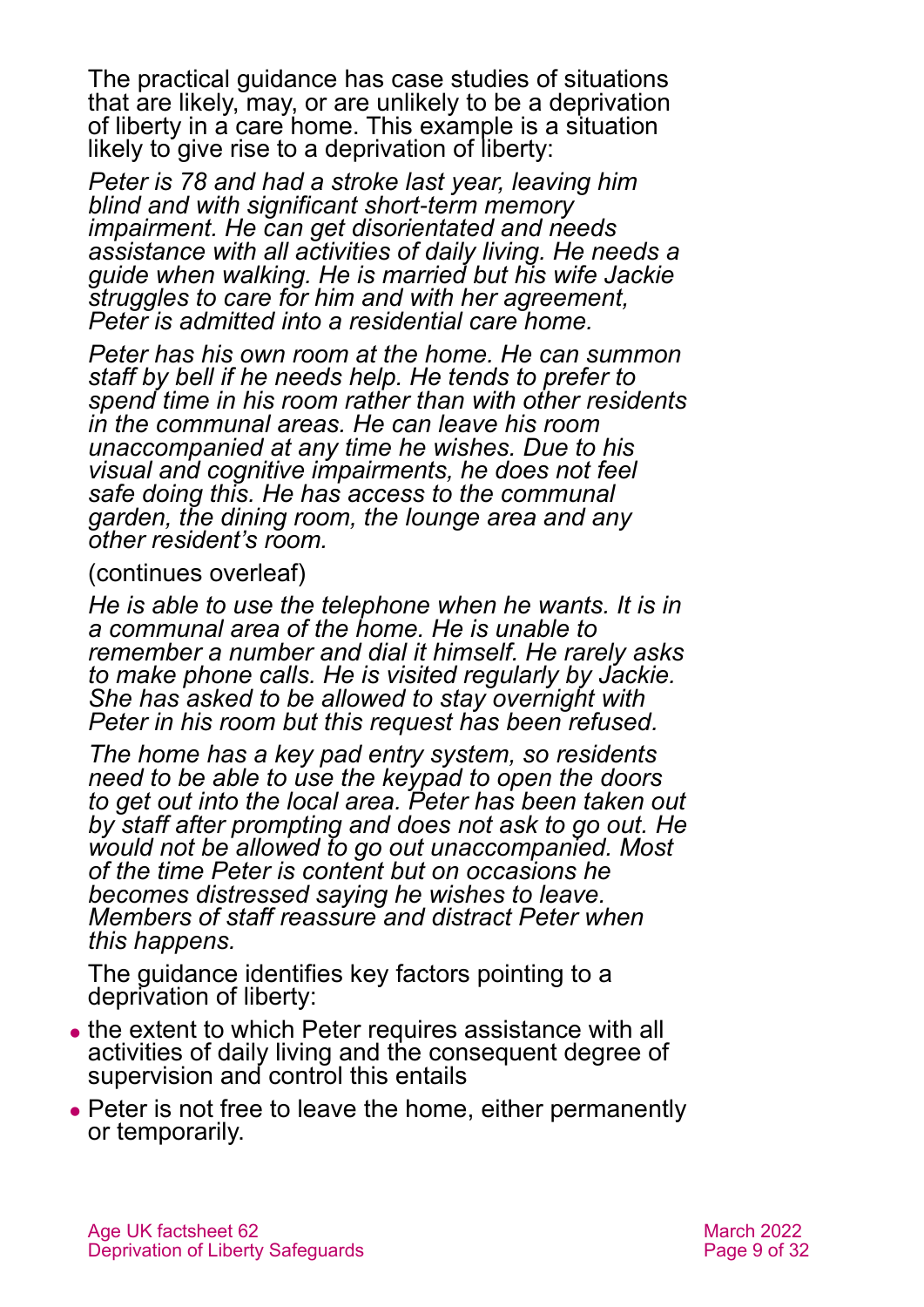# <span id="page-9-0"></span>**4 The assessment procedure for authorisation**

The supervisory body must arrange a series of assessments, when it receives a DoLS request for authorisation.

#### **Age assessment**

To confirm you are aged 18 or over, as DoLS do not apply to under 18's.

#### **No refusals assessment**

To establish whether an authorisation to deprive you of your liberty would conflict with another existing authority about decision-making for you. Authorisation cannot be given if it conflicts with:

- a valid and applicable advance decision refusing some or all of the particular treatment if you have created one, or
- a decision of your attorney under a Lasting Power of Attorney or court-appointed deputy within the scope of their authority if you have either.

For more information, see factsheet 22, *[Arranging for](https://www.ageuk.org.uk/globalassets/age-uk/documents/factsheets/fs22_arranging_for_someone_to_make_decisions_on_your_behalf_fcs.pdf)  [someone to make decisions on your behalf](https://www.ageuk.org.uk/globalassets/age-uk/documents/factsheets/fs22_arranging_for_someone_to_make_decisions_on_your_behalf_fcs.pdf)*, and factsheet 72, *[Advance decisions, advance statements](https://www.ageuk.org.uk/globalassets/age-uk/documents/factsheets/fs72_advance_decisions_advance_statements_and_living_wills_fcs.pdf)  [and living wills.](https://www.ageuk.org.uk/globalassets/age-uk/documents/factsheets/fs72_advance_decisions_advance_statements_and_living_wills_fcs.pdf)* 

### **Mental capacity assessment**

To establish whether you lack mental capacity to decide for yourself whether you should be accommodated in the particular care home or hospital for care or treatment. Authorisation cannot be given if you are able to make this decision yourself. The *Mental Capacity Act 2005* requires an assessment focused on the specific decision to be made, at that time, and not on generalisations or assumptions about your possible mental capacity to make various decisions in the future.

### **Mental health assessment**

Authorisation can only be given if you have a mental disorder within the meaning of the *Mental Health Act 1983*.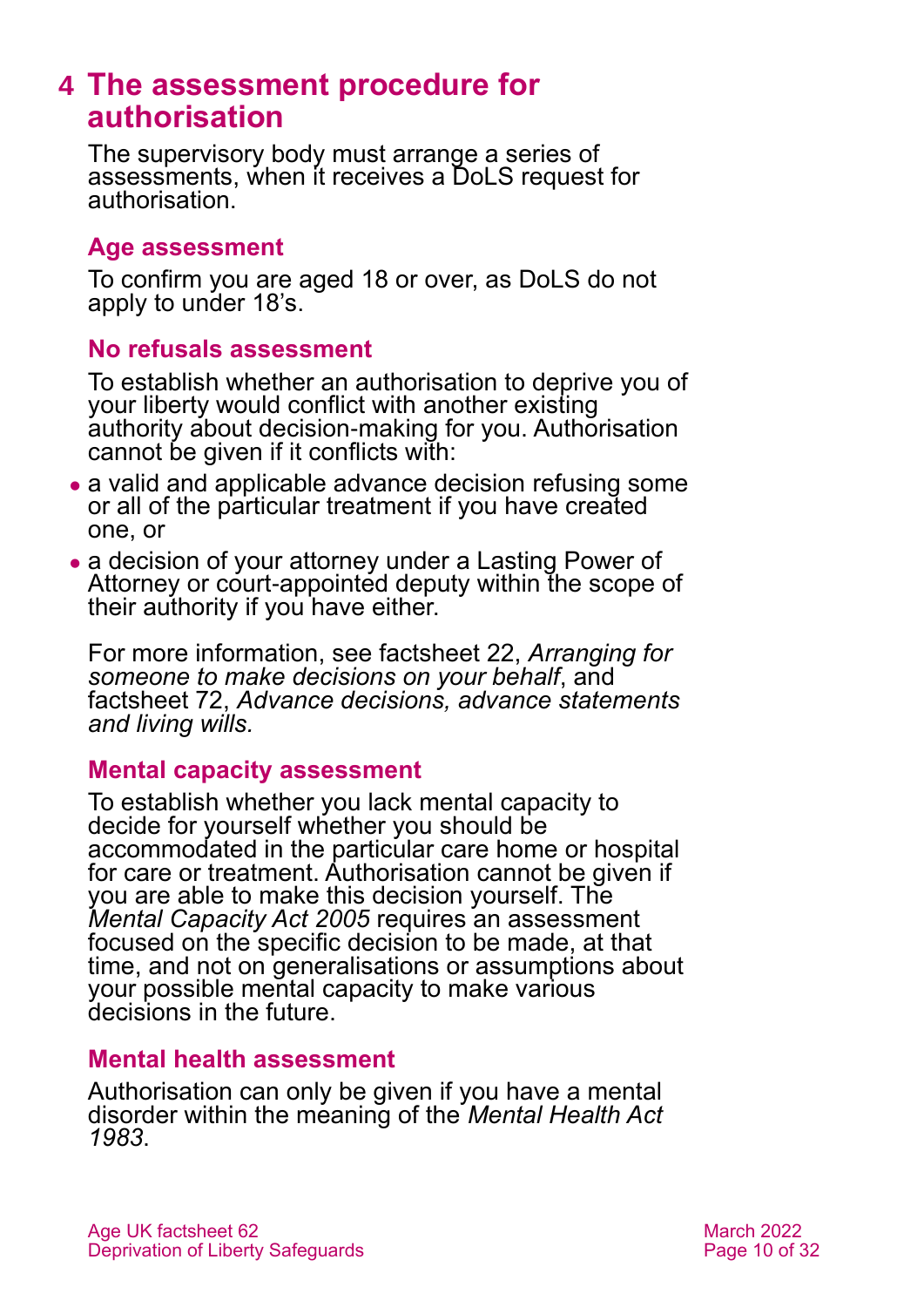### **Eligibility assessment**

You are not eligible for authorisation if you are subject to the *Mental Health Act 1983* in certain circumstances, including where:

- ⚫ you are detained ('*sectioned*'), or
- ⚫ you are subject to a requirement, such as living in a particular place, that would conflict with the deprivation of liberty.

MIND can provide information and advice on the *Mental Health Act 1983*.

#### **Best interests assessment**

The best interests assessor establishes whether a deprivation of liberty is actually occurring or is likely to occur. They must establish if it is in your best interests, necessary to keep you from harm, and a proportionate response to the likelihood and seriousness of that harm.

The best interests assessor must involve you in the process as much as possible and provide the support you need to participate. They must take into account the views of:

- ⚫ anyone named by you to be consulted
- ⚫ your carers
- ⚫ anyone interested in your welfare (such as family and friends)
- ⚫ someone appointed by you under an Enduring or Lasting Power of Attorney
- ⚫ Court of Protection appointed deputy.

If there is no one appropriate to consult, other than those providing care or treatment to you in a paid or professional capacity, the supervisory body must appoint an Independent Mental Capacity Advocate (IMCA) to represent you. For more information about IMCA's, see [section 4.6.](#page-13-0)

A best interests assessor can recommend conditions that must be included in an authorisation. They can recommend the length of time the authorisation should last, up to a maximum of 12 months.

In **England**, forms and guidance are at [www.gov.uk/government/publications/deprivation-of](http://www.gov.uk/government/publications/deprivation-of-liberty-safeguards-forms-and-guidance)[liberty-safeguards-forms-and-guidance](http://www.gov.uk/government/publications/deprivation-of-liberty-safeguards-forms-and-guidance)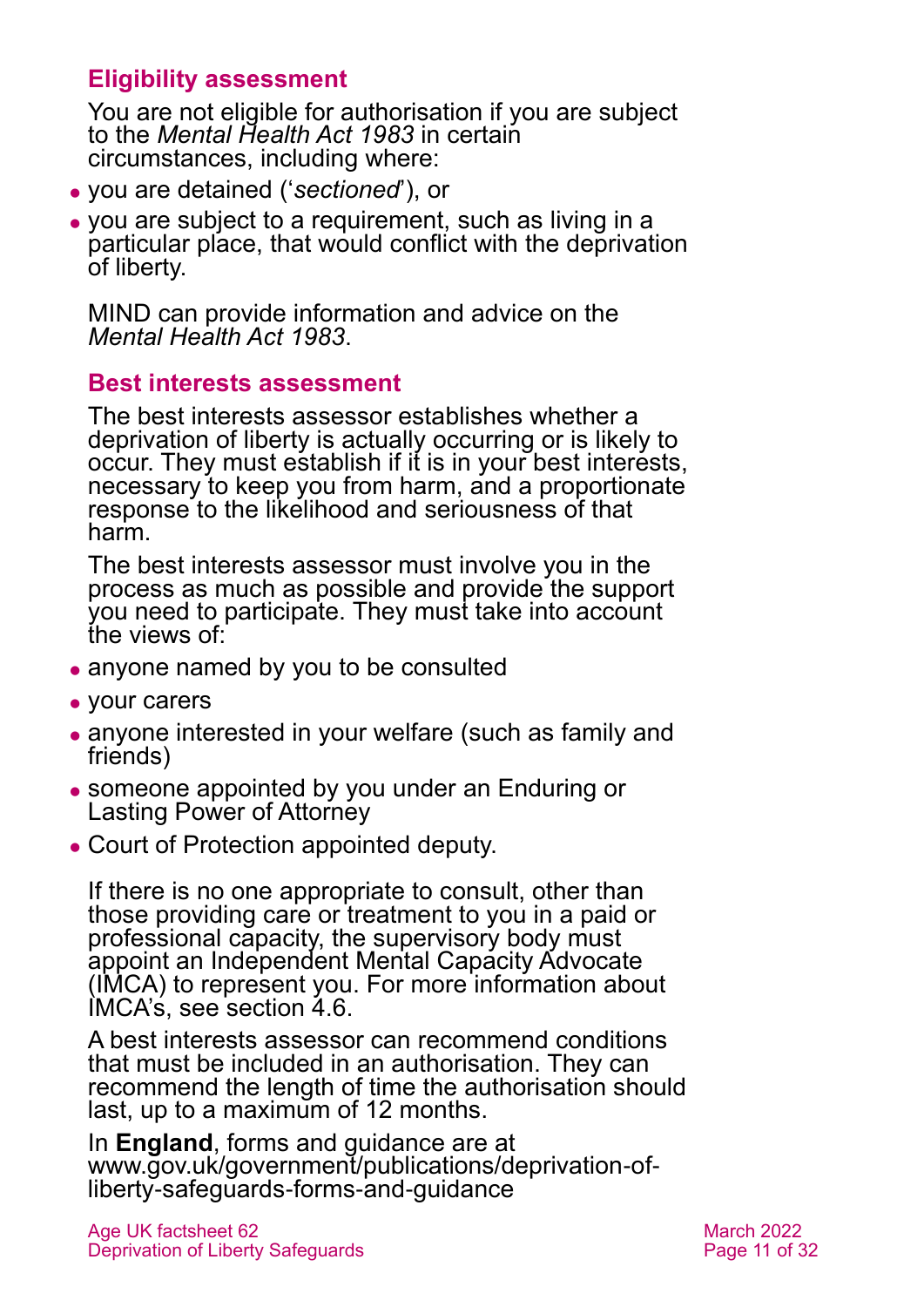In **Wales**, forms and guidance are at [www.gov.wales/mental-capacity-act-deprivation](http://www.gov.wales/mental-capacity-act-deprivation-liberty-guidance-and-forms)[liberty-guidance-and-forms](http://www.gov.wales/mental-capacity-act-deprivation-liberty-guidance-and-forms)

## **4.1 Who carries out the assessments?**

There must be a minimum of two assessors because the mental health and best interest assessments must be carried out by different people. Ideally, the assessment procedure does not involve a series of different interviews by different assessors as that might cause you unnecessary stress or disruption. There are specific requirements for the qualifications, experience, and training of people carrying out the tests.

For example, the best interests assessment must be carried out by an approved mental health professional, social worker, nurse, occupational therapist, or psychologist, with the required training and experience.

A best interests assessor can be employed by the supervisory body or the managing authority, but must not be involved in your care or treatment or decisions about your care.

If the managing authority and the supervisory body are the same, the rules are different in England and **Wales** 

## **In England**

The best interests assessor must not be an employee of that authority and an alternative assessor must be appointed.

### **In Wales**

The local authority or Local Health Board must show how they are assured the best interest assessor is separate from anyone making decisions on your care and treatment and what actions they have taken, to ensure they are genuinely autonomous.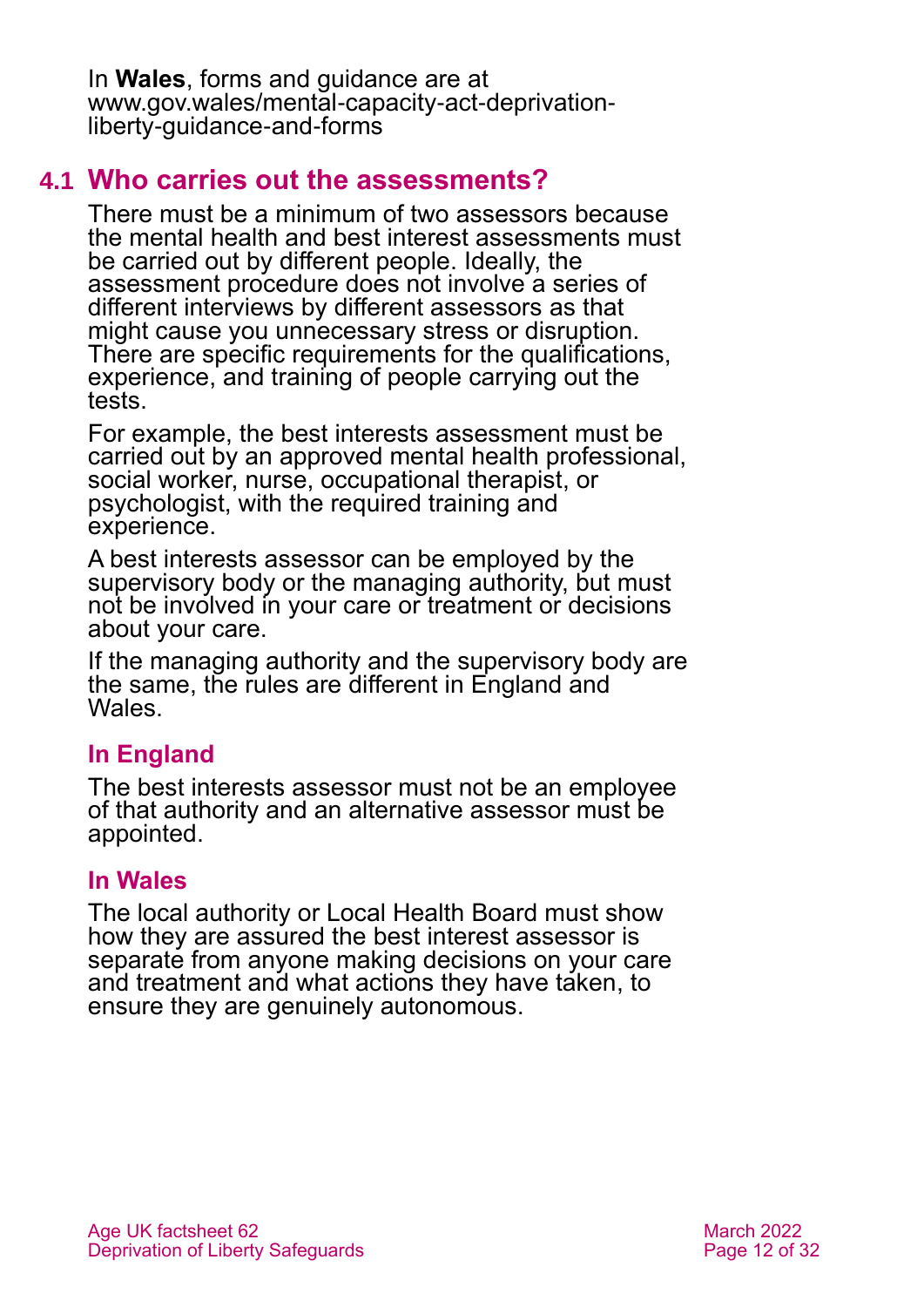## **4.2 Timescale for assessment**

The Code of Practice states:

*Assessments must be completed within 21 days for a standard deprivation of liberty authorisation, or, where an urgent authorisation has been given, before the urgent authorisation expires.*

### <span id="page-12-0"></span>**4.3 Urgent authorisations**

The managing authority can grant itself an urgent authorisation if it is necessary to deprive you of your liberty before standard authorisation can be obtained. They must simultaneously apply for standard authorisation, if not already done.

The urgent authorisation can allow deprivation to take place while the assessment is carried out. An urgent authorisation can last up to seven days but can be extended once by the supervisory body for another seven days, if the assessment procedure is not completed.

The managing authority must have a reasonable expectation that the requirements for a standard authorisation are likely to be met.

# **4.4 What happens if authorisation is granted?**

If a DoLS authorisation is granted, it must state what it is for, how long it lasts, up to a maximum of 12 months as well as any conditions attached.

A copy of the authorisation must be given to:

- ⚫ you and your Relevant Person's Representative [\(see](#page-14-0)  [section 5\)](#page-14-0)
- the managing authority
- ⚫ every interested person consulted by the best interests assessor, and
- any IMCA involved (see section 4.6)

Authorisation does not authorise particular care or treatment. It covers the deprivation of your liberty and the purpose of care or treatment to avoid harm. This must be carried out in line with best interest principles.

At the end of your authorised period, a new authorisation must be applied for if required and the assessment procedure must be repeated. Continued deprivation of liberty without authorisation is unlawful.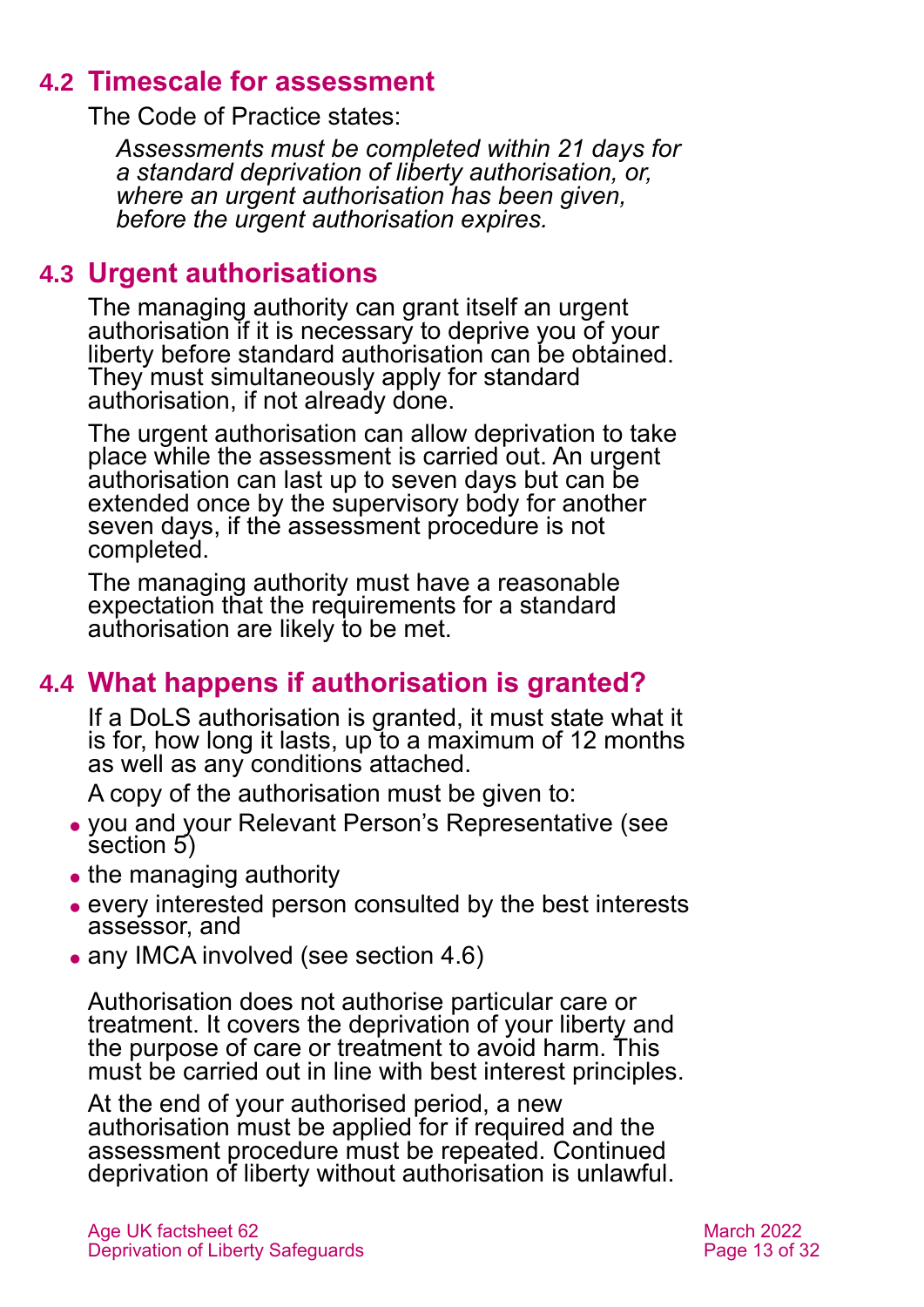# **4.5 What happens if authorisation is refused?**

If any of the criteria for the six assessments are not met, the supervisory body must refuse an authorisation request. If authorisation cannot be given, notice must be given to you, the managing authority, any IMCA involved, and everyone consulted by the best interest assessor.

The managing authority must ensure your care is arranged in a way that does not amount to a deprivation of your liberty. The supervisory body, or anyone else who is commissioning your care, has a responsibility to purchase a less restrictive care package to prevent deprivation of liberty in this type of situation.

<span id="page-13-0"></span>See [section 7.1](#page-19-1) for challenging an unauthorised deprivation.

# **4.6 Your right to advocacy**

If there is no one appropriate to consult during the assessment process, other than those providing you with care or treatment in a paid or professional capacity, an Independent Mental Capacity Advocate (IMCA) must be appointed straight away by the supervisory body.

An IMCA is an independent person with relevant experience and training who can make submissions to the people carrying out the assessments and, if necessary, challenge decisions on your behalf.

They should find out information about you (such as your beliefs, values and previous behaviour) to help assess what is in your best interests.

If authorisation is given, the supervisory body must appoint an IMCA if you or your Relevant Person's Representative (RPR) request one, unless your RPR is a paid representative.

### **England – advocacy rights in the** *Care Act 2014*

A right to a mental capacity related IMCA may overlap with a right to an independent advocate under the *[Care Act 2014](https://www.legislation.gov.uk/ukpga/2014/23/contents)*. Local authorities have a duty to arrange this to facilitate involvement in their assessment, care planning, and service reviews if two conditions are met: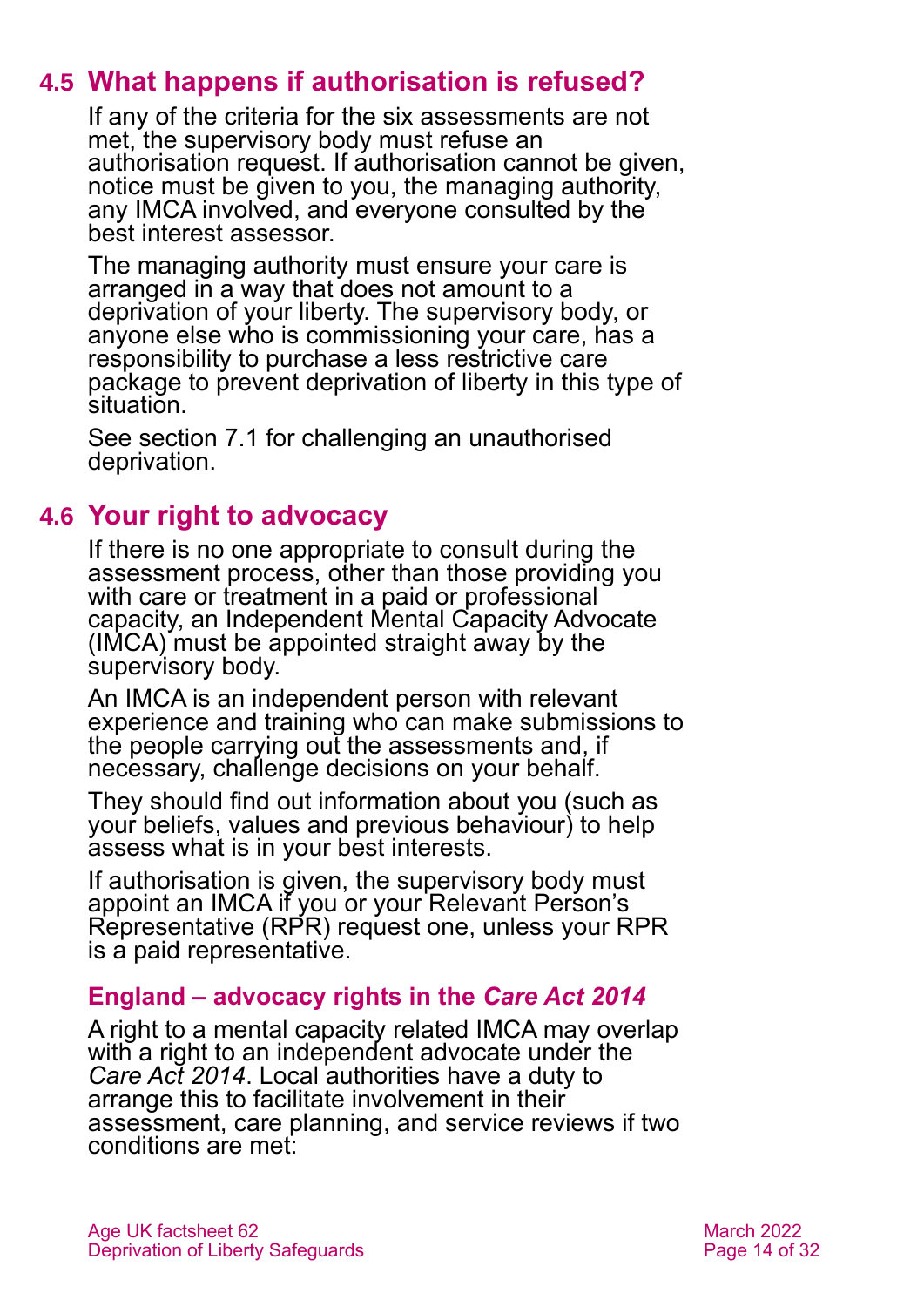- ⚫ you have substantial difficulty being involved in these processes, and
- there is no appropriate person to represent and support you, other than those providing your care or treatment in a professional or paid capacity.

The *Care and Support Statutory Guidance* states:

*Many of the people who qualify for advocacy under the Care Act will also qualify for advocacy under the Mental Capacity Act 2005. The same advocate can provide support as an advocate under the Care Act as under the Mental Capacity Act. This is to enable the person to receive seamless advocacy and not to have to repeat their story to different advocates.*

#### **Wales – advocacy rights in the** *Social Services and Well-being (Wales) Act 2014*

A right to a mental capacity related IMCA may overlap with a right to an independent advocate under the *[Social Services and Well-being \(Wales\) Act 2014](https://www.legislation.gov.uk/anaw/2014/4/contents)*. If there is no one to help you, local authorities **must** arrange the provision of an independent professional advocate if this is the only way to overcome barriers to your full participation in the assessment, care and support planning, review, and safeguarding processes.

If there is an overlap, the authority must meet its duties and work with both advocates. Wherever possible, they should seek to agree a single advocate to support you.

# <span id="page-14-0"></span>**5 Relevant Person's Representative (RPR)**

If your DoLS authorisation request is granted, someone must be appointed to represent your interests, called the Relevant Person's Representative (RPR).

The role of the RPR is to keep in contact with you and represent and support you with everything relating to the deprivation of liberty, for example seeking a review or challenging the authorisation.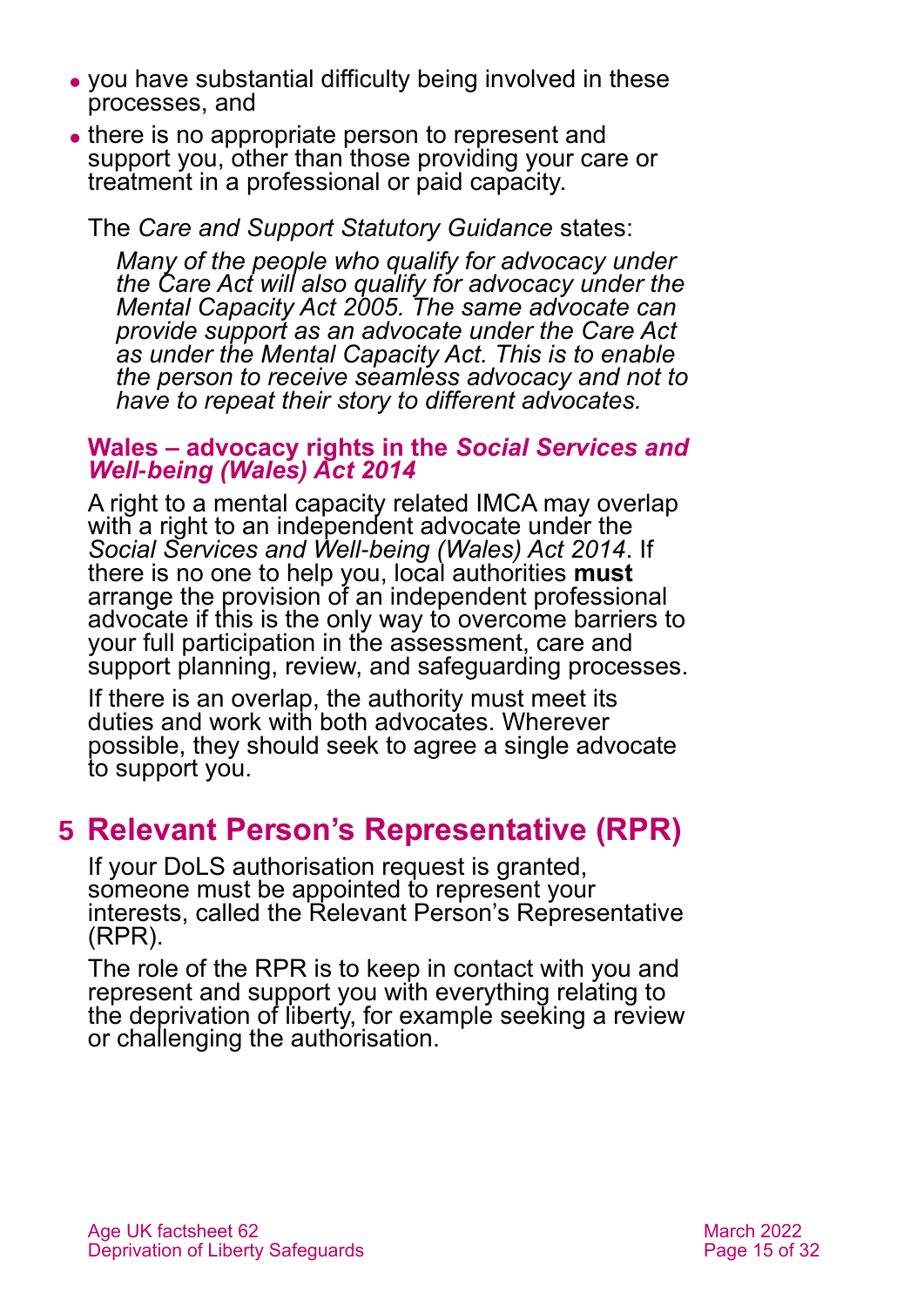## **5.1 Who is the RPR?**

<span id="page-15-0"></span>The RPR is usually a relative or friend. If there is no appropriate person, someone must be appointed by the supervisory body, possibly a paid professional. They must be able to keep in regular contact with you.

Becoming the RPR means you are taking on important legal responsibilities, as you are representing someone else's best interests.

The RPR is chosen by:

- ⚫ you, as the person whose liberty is being deprived, if you have capacity to choose, or
- ⚫ your attorney or deputy if there is one with authority to make this decision, or
- ⚫ the best interests assessor, or
- the supervisory body.

The RPR must not be:

- ⚫ financially interested in the managing authority (for example, the director of the care home) or related to someone who is
- ⚫ employed by (or providing services to) the care home (where the managing authority is a care home)
- ⚫ employed by the hospital in a role that is or could be related to their care (where the managing authority is a hospital), or
- ⚫ employed by the supervisory body in a role that is, or could be, related to your case.

The person chosen or recommended to be the RPR can refuse the role, in which case an alternative person must be identified.

## **5.2 The role of the RPR**

Your RPR should support and represent you in any matter relating to your deprivation of liberty. They have a duty to act in your best interests.

Your RPR must be given written notice of the authorisation including the purpose of the deprivation of liberty and its duration. The managing authority must ensure your RPR understands the effect of the authorisation, how it can be reviewed and challenged and how they can request the support of an IMCA.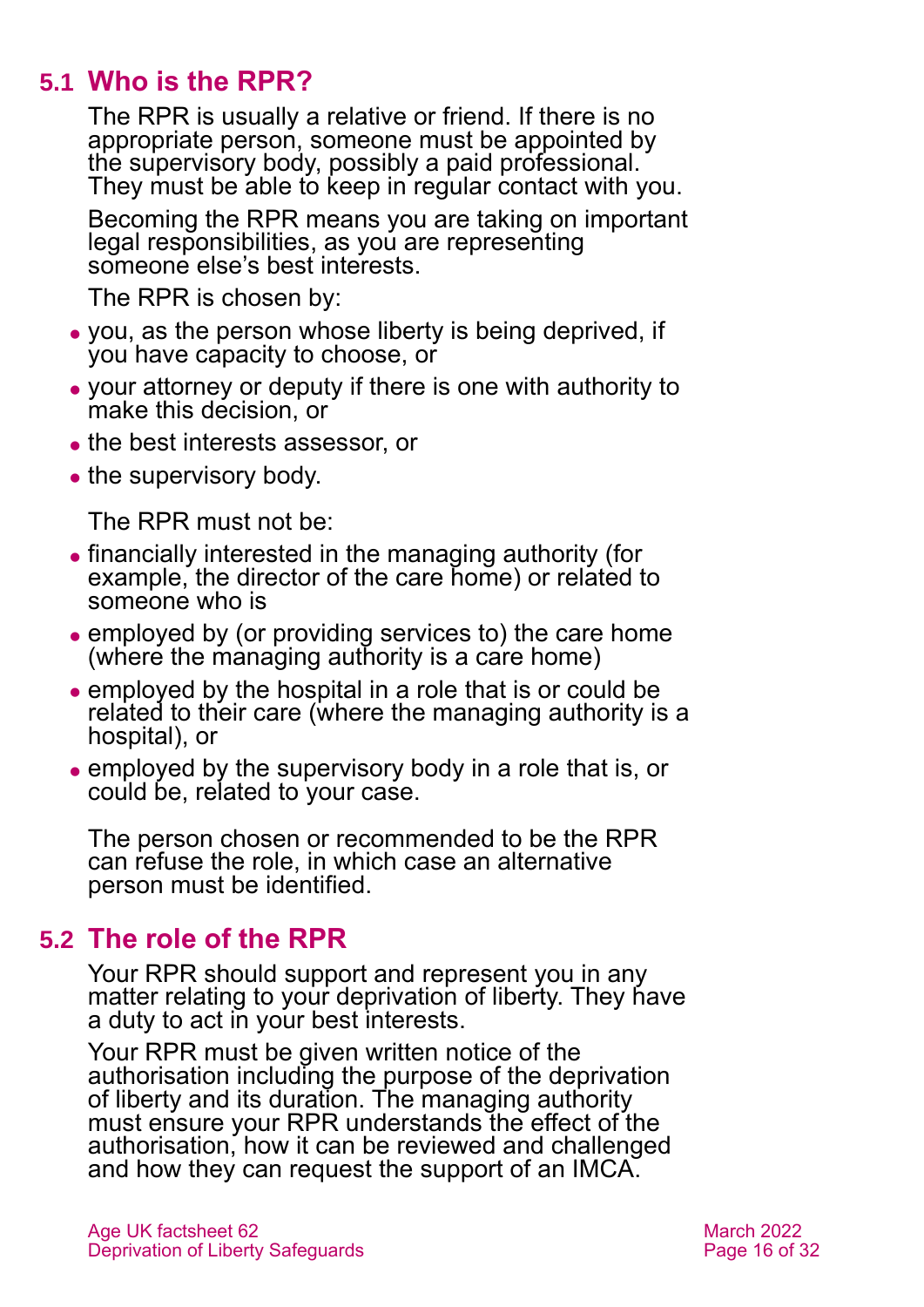Your RPR can apply for a review of your deprivation of liberty. This could be necessary if there is a change of circumstances and the managing authority has not informed the supervisory body of this.

#### **Note**

An RPR can apply to the Court of Protection on your behalf to challenge your DoLS authorisation. Legal aid is available for this.

You and your RPR have the right to be supported by an IMCA, unless your RPR is a paid representative. An IMCA is an independent professional, whose role includes helping you and your RPR understand the authorisation and how to trigger a review or challenge.

## **5.3 Replacement of the RPR**

If your RPR cannot keep up their duties, for example they move away and can no longer visit you regularly, they should be replaced. If the RPR feels they can no longer carry out the role effectively, they should notify the supervisory body.

In **England**, this is the local authority. In **Wales**, it is the local authority for care homes and the Local Health Board for hospitals.

If the care home or hospital is concerned your RPR is not carrying out the role properly, they should discuss this with the RPR and if still not satisfied, they should notify the supervisory body.

You can object to your RPR continuing in their role if you have the capacity to make this decision. If you lack mental capacity, someone acting under a Lasting Power of Attorney or deputy can object on your behalf if it is within their authority to do so. In either case, the supervisory body must end the RPR's appointment and a new RPR must be chosen.

A replacement RPR should be chosen following the process set out at [section 5.1.](#page-15-0) An IMCA should be appointed while there is no RPR in place, if you have no family or friends to support you.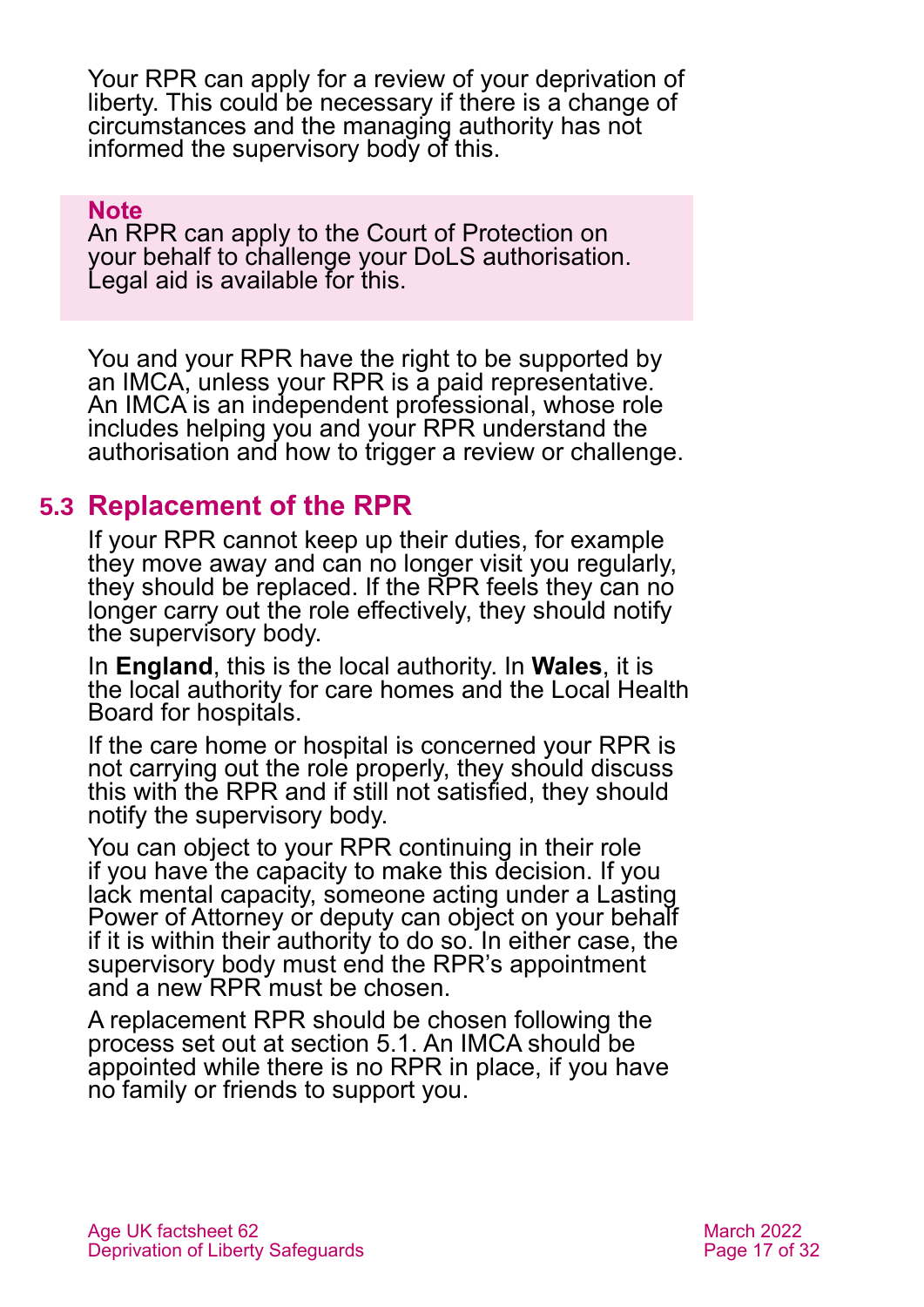#### **Case law**

The case *[AJ v Local Authority \[2015\] EWCOP 5](http://www.bailii.org/ew/cases/EWCOP/2015/5.html)* gives guidance about the RPR role, IMCAs and the local authority in ensuring a person lacking capacity can challenge their deprivation of liberty.

A relative appointed as an RPR did not communicate the resident's views about not wishing to be placed in residential care, as they disagreed with them. The judgment found the local authority should have replaced the RPR as they knew about this disagreement.

# <span id="page-17-0"></span>**6 Reviewing and monitoring DoLS**

Authorisation of your deprivation of liberty must be removed when it is no longer necessary. The duration specified in your authorisation is the maximum time allowed without further authorisation.

However, if your circumstances change before the end of this period, this may mean the criteria for authorisation no longer apply and the authorisation ends.

If there is a change in your circumstances which could mean that one or more qualifying requirements are no longer met, or a condition to the authorisation should be added, removed or amended, the managing authority should inform the supervisory body, which must arrange for a review to be carried out.

The managing authority should have systems for monitoring your deprivation of liberty, so they can identify when a review by the supervisory body is required.

A review can be requested at any time by you if you have capacity, or your RPR or IMCA. The supervisory body must decide whether any of the qualifying requirements need to be reassessed, i.e. whether you still meet the no refusals, mental capacity, mental health, eligibility, and best interests requirements.

It is not always necessary for all the assessments to be carried out. It may be only the best interests assessment or the mental capacity assessment that is required, for example.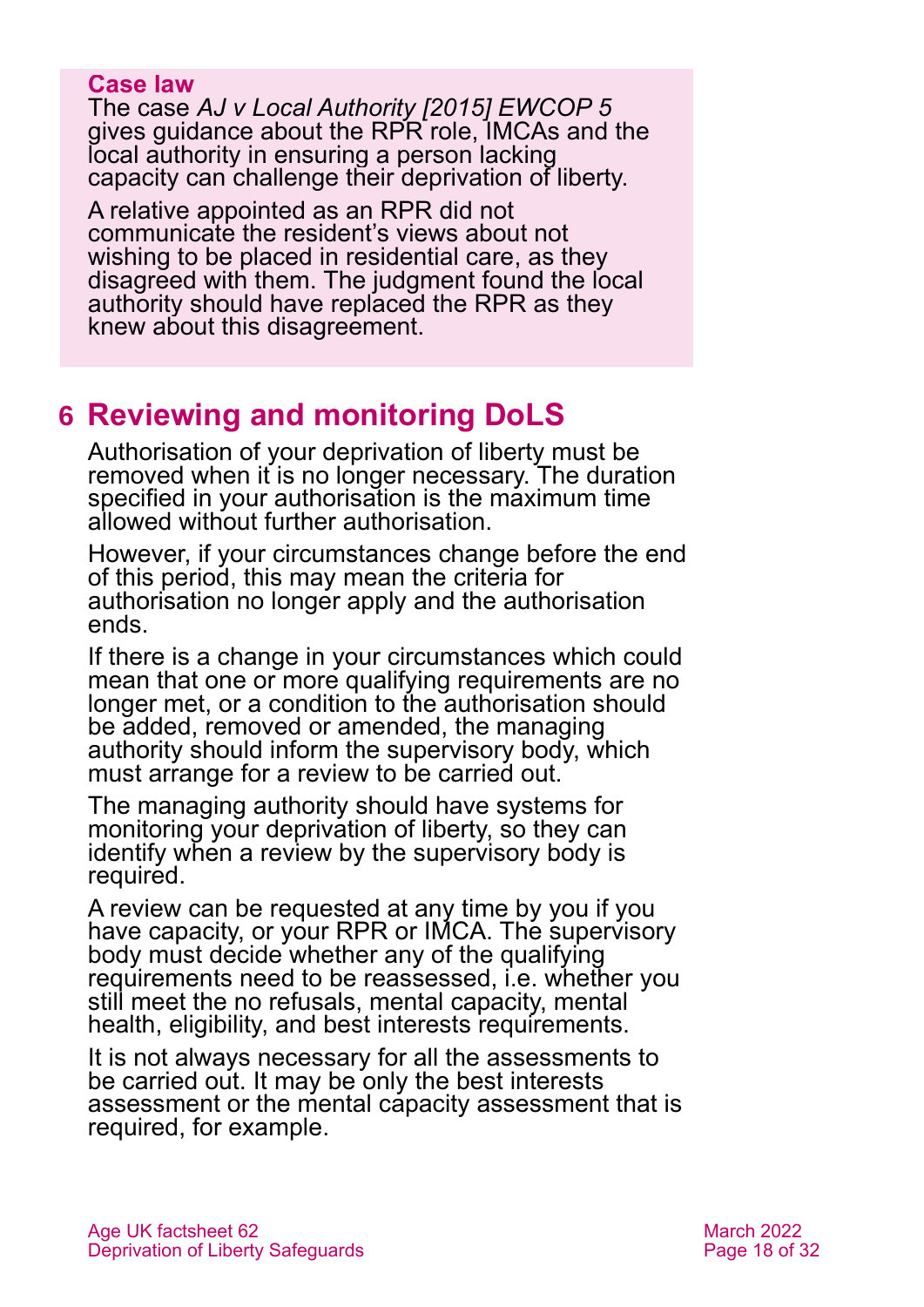You, your RPR, any IMCA involved, and the managing authority must be informed by the supervising authority that a review is going to be carried out and the outcome of the review.

The outcome of the review could be to end the authorisation, to change, remove or add conditions, or change the reasons for which authorisation is given. If authorisation ends, your continued deprivation of liberty is unlawful.

It is not necessary for a managing authority to wait for the authorisation to be removed before they end the deprivation of liberty. If a care home or hospital decide it is no longer necessary, they must immediately take steps to ensure you are no longer deprived of your liberty. They should then apply for a review to have the authorisation formally ended.

In **England**, form 10 is used for reviews, at [www.gov.uk/government/publications/deprivation-of](http://www.gov.uk/government/publications/deprivation-of-liberty-safeguards-forms-and-guidance)[liberty-safeguards-forms-and-guidance](http://www.gov.uk/government/publications/deprivation-of-liberty-safeguards-forms-and-guidance)

In **Wales**, form 10 at [www.gov.wales/mental-capacity](https://gov.wales/mental-capacity-act-deprivation-liberty-guidance-and-forms)[act-deprivation-liberty-guidance-and-forms](https://gov.wales/mental-capacity-act-deprivation-liberty-guidance-and-forms)

## **6.1 Temporary changes in mental capacity**

You may have a condition where your mental capacity to make decisions fluctuates. If you are being deprived of your liberty and regain capacity to decide whether you should stay in a care home or hospital, you no longer meet the requirements for authorisation of the deprivation.

If this is only temporary or short-term, it may be impractical for a supervising authority to temporarily go through the review procedure and remove the authorisation, if it will be required again as your capacity regularly fluctuates. A balance must be struck, based on your individual circumstances.

The *Code* advises a suitably qualified person must make a clinical judgement on whether there is evidence of a possible longer term regaining of capacity. If you are only likely to have capacity again on a short-term basis, the authorisation should be kept in place, but with the situation kept under ongoing review.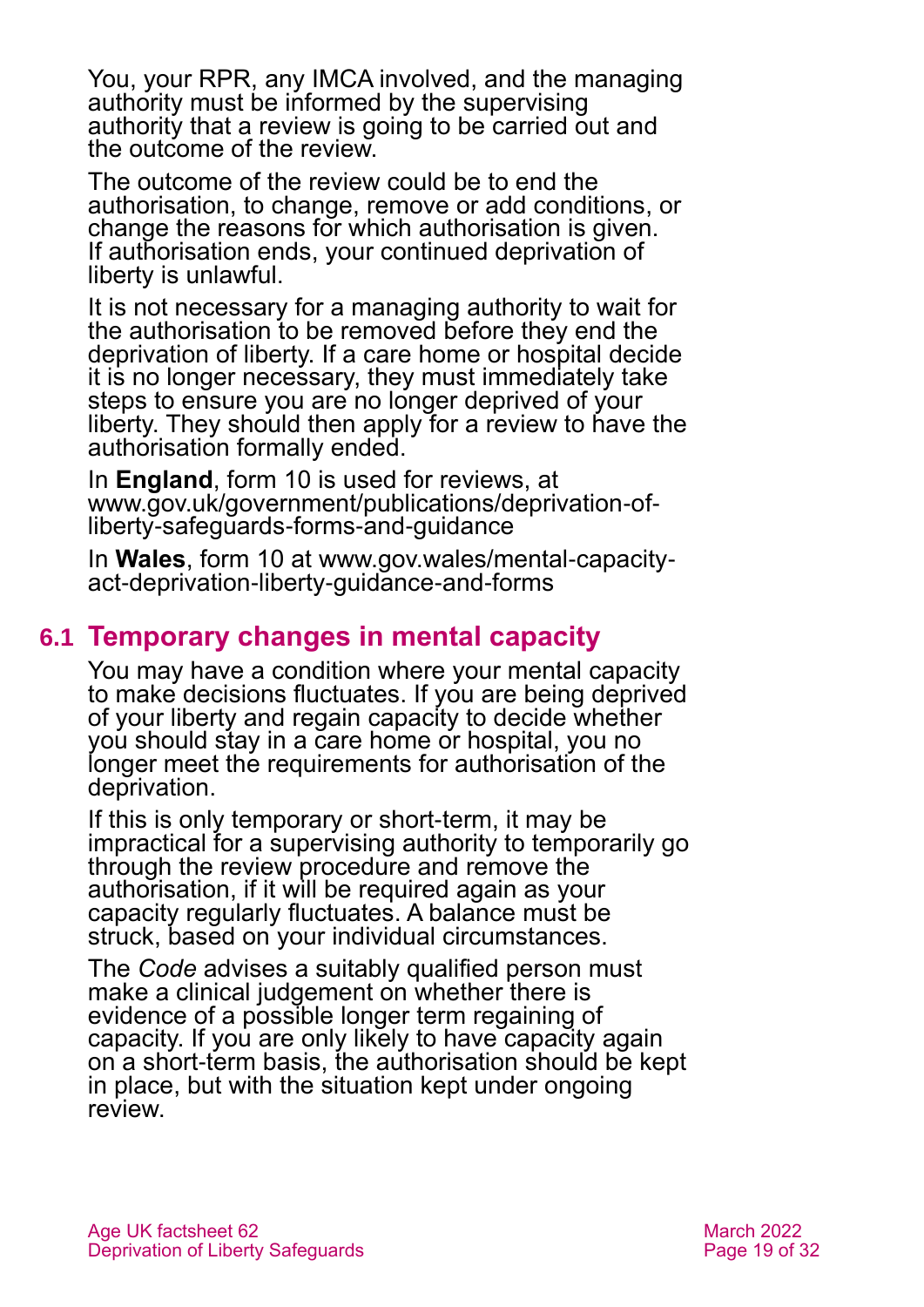# <span id="page-19-0"></span>**7 Challenging a deprivation of liberty**

You may want to challenge a deprivation of liberty if you think:

- someone is being unlawfully deprived of their liberty when there is no authorisation in place, or
- an authorisation is in place but the requirements are not met; for example, the person has capacity to decide not to remain in the care home or hospital, or the deprivation of liberty is not in their best interests.

### <span id="page-19-1"></span>**7.1 Challenging an unauthorised deprivation of liberty**

A third party (e.g. a member of staff, family member, friend or carer) who thinks you are being deprived of your liberty without authorisation can:

- ask the care home or hospital to apply for authorisation, or to change the care regime so you are not deprived of your liberty, and
- if this is not done, apply to the supervisory body for an assessment of whether you are being deprived of your liberty. This assessment must be carried out within seven calendar days.

A third party can write a letter or make a verbal request, but it is always useful to have written evidence confirming when the request was made. If there is a deprivation of liberty, the full assessment procedure must go ahead.

The person appointed to assess whether a deprivation of liberty is taking place should consult the person who raised the concern, the person subject to the possible deprivation of liberty, and any friends and family. If there is no family or friends to consult, an IMCA must be appointed. An unauthorised deprivation of liberty can also be challenged at the Court of Protection.

# **7.2 Challenging an authorisation**

The person being deprived of their liberty, their RPR, or an IMCA can apply for an authorisation to be reviewed. If authorisation is given and it is not thought to be in the person's best interests, the supervisory body and managing authority should be asked for evidence of what alternatives to deprivation were considered and why they were rejected.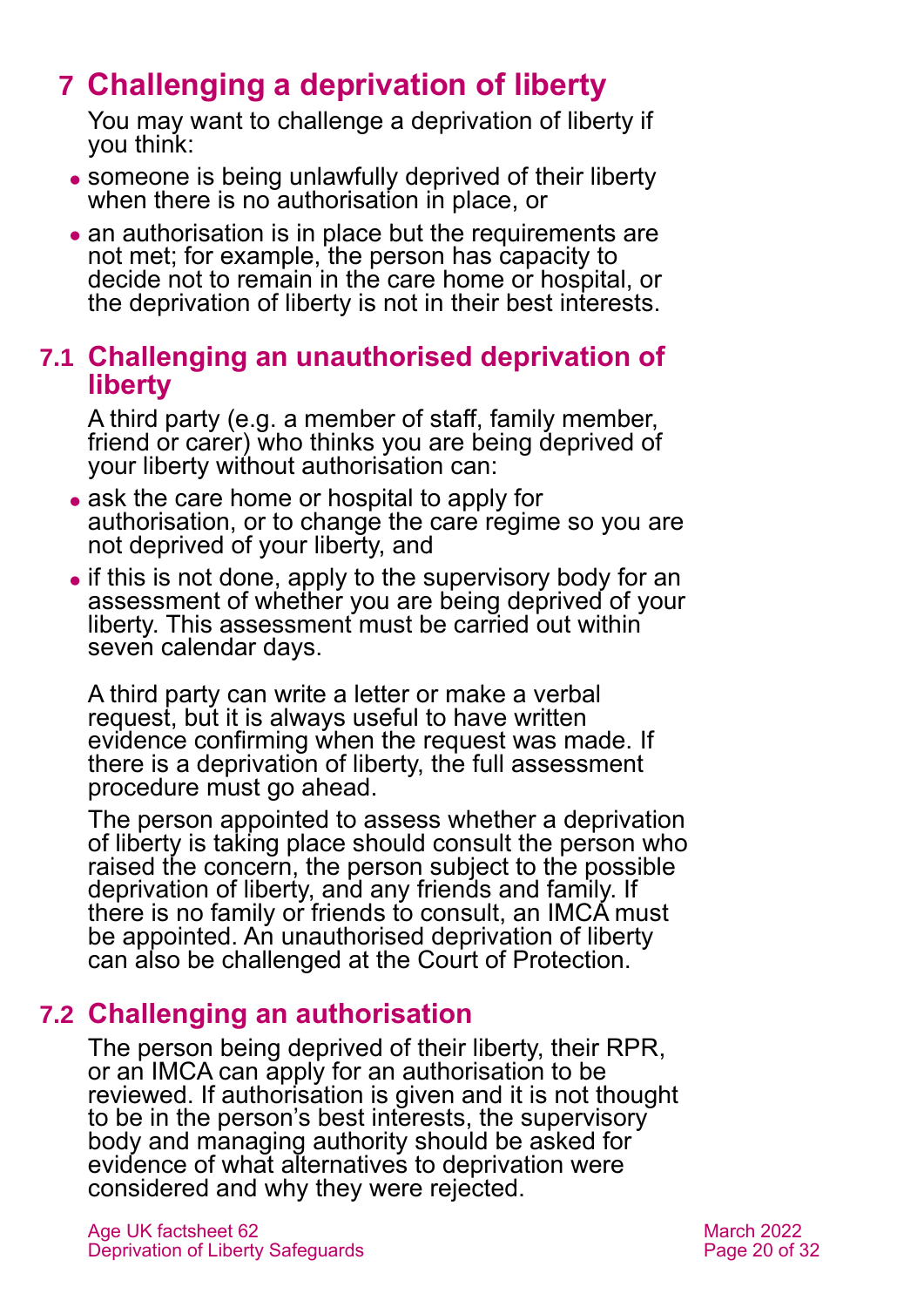# **7.3 Taking a case to the Court of Protection**

The Court of Protection, created by the *Mental Capacity Act 2005,* oversees actions taken under the Act, including those about DoLS, and resolves disputes involving mental capacity.

A case is usually only taken to the Court of Protection if it has not been possible to resolve the matter with the managing authority and supervising body, either by asking for an assessment to be carried out or a review of an existing authorisation. This may be a formal complaint.

Due to the serious nature of depriving someone of their liberty, you should not delay involving the Court if a managing authority or supervisory body is not dealing with a request to assess or review in a timely manner. The following people can bring a case to the Court of Protection:

- the person being deprived of liberty, or at risk of deprivation
- ⚫ an attorney under a Lasting Power of Attorney
- ⚫ Court of Protection appointed deputy
- ⚫ person named in an existing Court Order related to the application
- $\bullet$  the RPR.

Other people, such as an IMCA or any other third party, can apply to the Court for permission to take a case relating to the deprivation of liberty.

For more information on the Court of Protection, see [section 11](#page-26-1) of factsheet 22, *[Arranging for someone to](https://www.ageuk.org.uk/globalassets/age-uk/documents/factsheets/fs22_arranging_for_someone_to_make_decisions_on_your_behalf_fcs.pdf)  [make decisions on your behalf.](https://www.ageuk.org.uk/globalassets/age-uk/documents/factsheets/fs22_arranging_for_someone_to_make_decisions_on_your_behalf_fcs.pdf)*

# <span id="page-20-0"></span>**8 Legal background to DoLS**

DoLS came into force in England and Wales in April 2009 under an amendment to the *[Mental Capacity Act](http://www.legislation.gov.uk/ukpga/2005/9/contents)  [2005](http://www.legislation.gov.uk/ukpga/2005/9/contents)*. The European Court of Human Rights (ECHR) decided in 2004 that our legal system did not give adequate protection to people lacking mental capacity to consent to care or treatment and who need to be deprived of their liberty.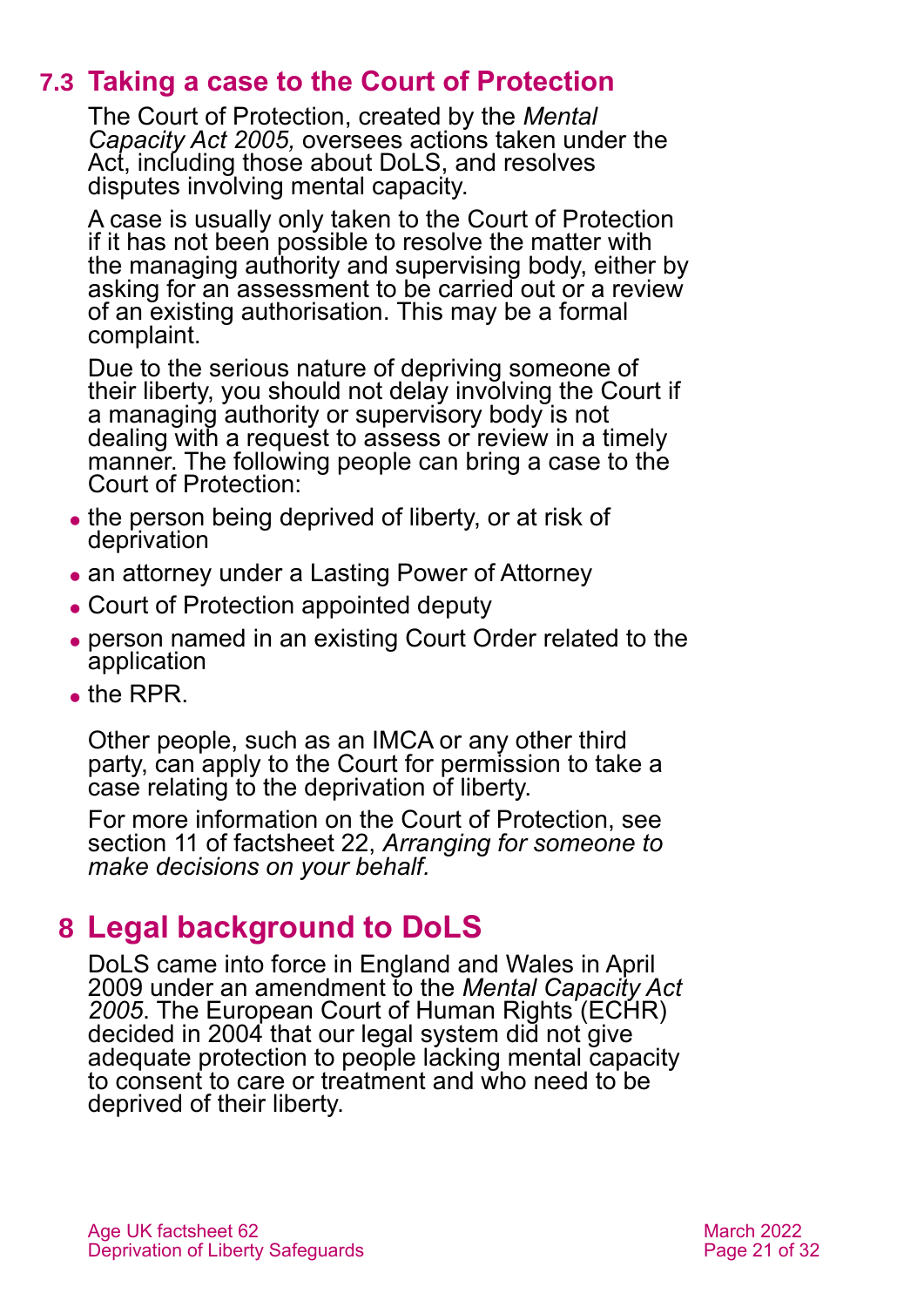Article 5 of *the European Convention on Human Rights* protects your right to personal liberty and requires safeguards to be provided to those deprived of liberty, including the right of access to prompt judicial proceedings to challenge the lawfulness of their detention. Article 5 is transposed into UK law by the *[Human Rights Act 1998](http://www.legislation.gov.uk/ukpga/1998/42/contents)*.

The ECHR decided a deprivation of liberty has three elements:

- ⚫ objective element confinement in a restricted space for a non-negligible period of time
- ⚫ subjective element the person has not validly consented to confinement
- the detention being attributable to the state.

In summary, DoLS intend to:

- ⚫ protect you from being detained if it is not in your best interests
- ⚫ prevent arbitrary detention when other possible alternatives have not been fully considered
- ⚫ provide a legal procedure including giving you or your representatives the right to challenge the deprivation of liberty.

### **8.1 Defining deprivation of liberty –** *Cheshire West*

The Supreme Court judgment in the cases of *[P v](https://www.supremecourt.uk/cases/docs/uksc-2012-0068-judgment.pdf)  Cheshire West [and Chester Council and another](https://www.supremecourt.uk/cases/docs/uksc-2012-0068-judgment.pdf)* and *[P and Q v Surrey County Council](https://www.supremecourt.uk/cases/docs/uksc-2012-0068-judgment.pdf)* (known as '*Cheshire West'*) in March 2014 clarified the definition of '*a deprivation of liberty*'.

The Court found there is a deprivation of liberty for the purposes of Article 5 of *the Convention* in circumstances where the person is under continuous supervision and control and is not free to leave, and they lack the mental capacity to consent to these arrangements.

In *Cheshire West,* the Court identified three factors not relevant to a deprivation of liberty determination:

- whether you agree or disagree with your detention
- the purpose for your detention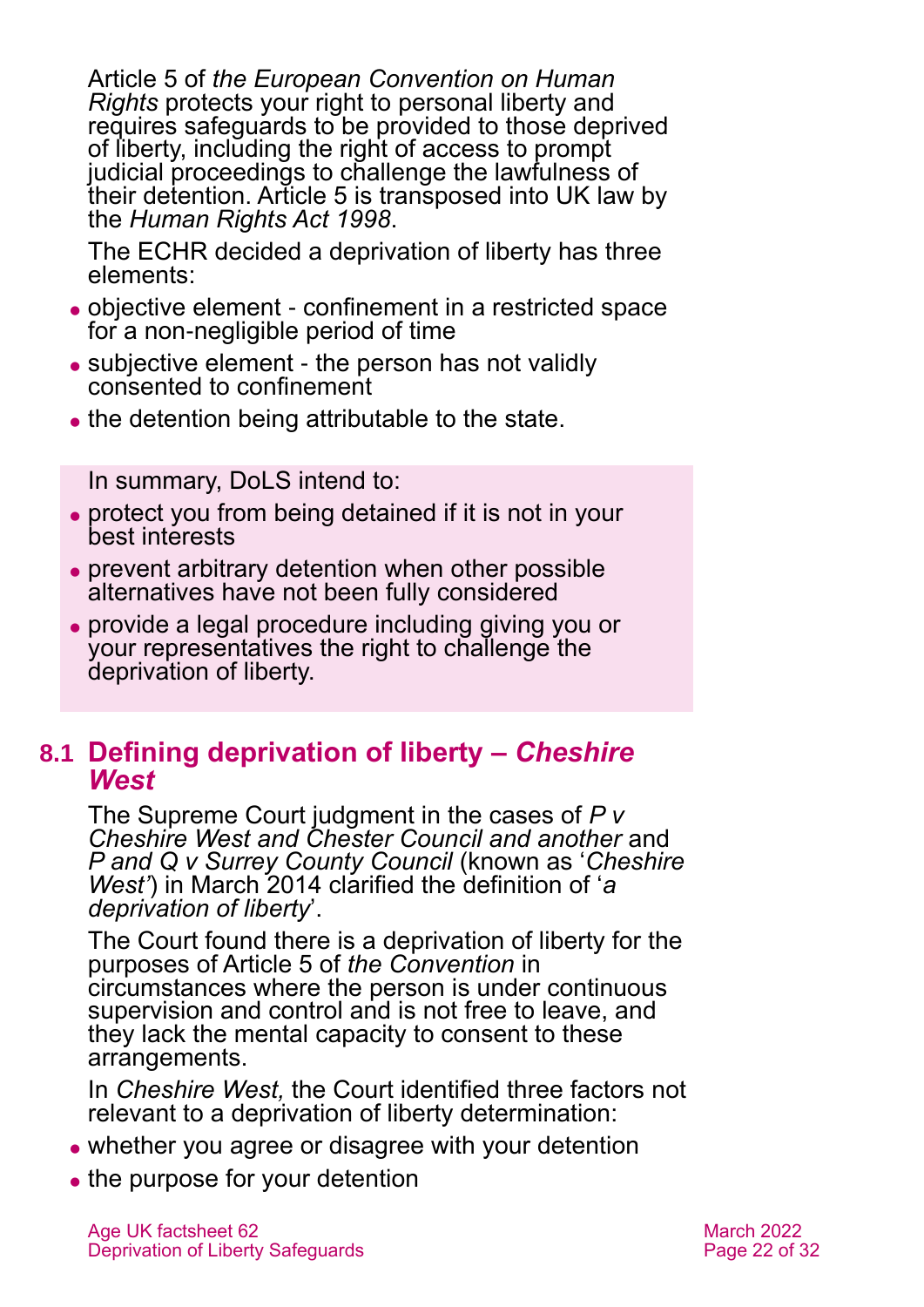• the extent to which it enables you to live what might be considered a relatively normal life. This means you should not be compared with anyone else in determining whether there is a deprivation of liberty.

### **Deprivation of liberty in domestic settings**

In *Cheshire West,* the Court confirmed a deprivation of liberty can occur in domestic settings, if the State is responsible for imposing the arrangements. This includes a placement in a supported living arrangement in the community. If there may be a deprivation of liberty in such placements, it must be authorised by the Court of Protection.

# **8.2 The Code of Practice**

The *[Deprivation of Liberty Safeguards Code of](https://www.cqc.org.uk/files/deprivation-liberty-safeguards-code-practice)  [Practice](https://www.cqc.org.uk/files/deprivation-liberty-safeguards-code-practice)* ('*the Code*') sets out guidance for care homes and hospitals on how to avoid an unlawful deprivation of liberty and how to act in your best interests.

Anyone with responsibility for applying the safeguards must have regard to *the Code*, which supplements the provisions of the *[Mental Capacity Act 2005](https://www.gov.uk/government/publications/mental-capacity-act-code-of-practice) Code of [Practice](https://www.gov.uk/government/publications/mental-capacity-act-code-of-practice)*. Staff in Wales should also have regard to *[Guidance for Supervisory Bodies working within the](https://webarchive.nationalarchives.gov.uk/20120508110611uo_/http:/www.wales.nhs.uk/sites3/Documents/744/Guidance%20for%20Supervisory%20Bodies.pdf) [Mental Capacity Act Deprivation of Liberty](https://webarchive.nationalarchives.gov.uk/20120508110611uo_/http:/www.wales.nhs.uk/sites3/Documents/744/Guidance%20for%20Supervisory%20Bodies.pdf)  [Safeguards](https://webarchive.nationalarchives.gov.uk/20120508110611uo_/http:/www.wales.nhs.uk/sites3/Documents/744/Guidance%20for%20Supervisory%20Bodies.pdf)*. They must also have regard to Court of Protection case law.

The *Code* states:

*The difference between deprivation of liberty and restriction upon liberty is one of degree or intensity. It may therefore be helpful to envisage a scale, which moves from 'restraint' or 'restriction' to 'deprivation of liberty'.*

It includes a list of factors that should be taken into account when deciding what amounts to deprivation of liberty.

These are only factors and not conclusive on their own – there are also questions of degree or intensity. These include whether:

- ⚫ restraint is used, including sedation, to admit a person to an institution where that person resists admission
- ⚫ staff exercise complete and effective control over the care and movement of a person for a significant period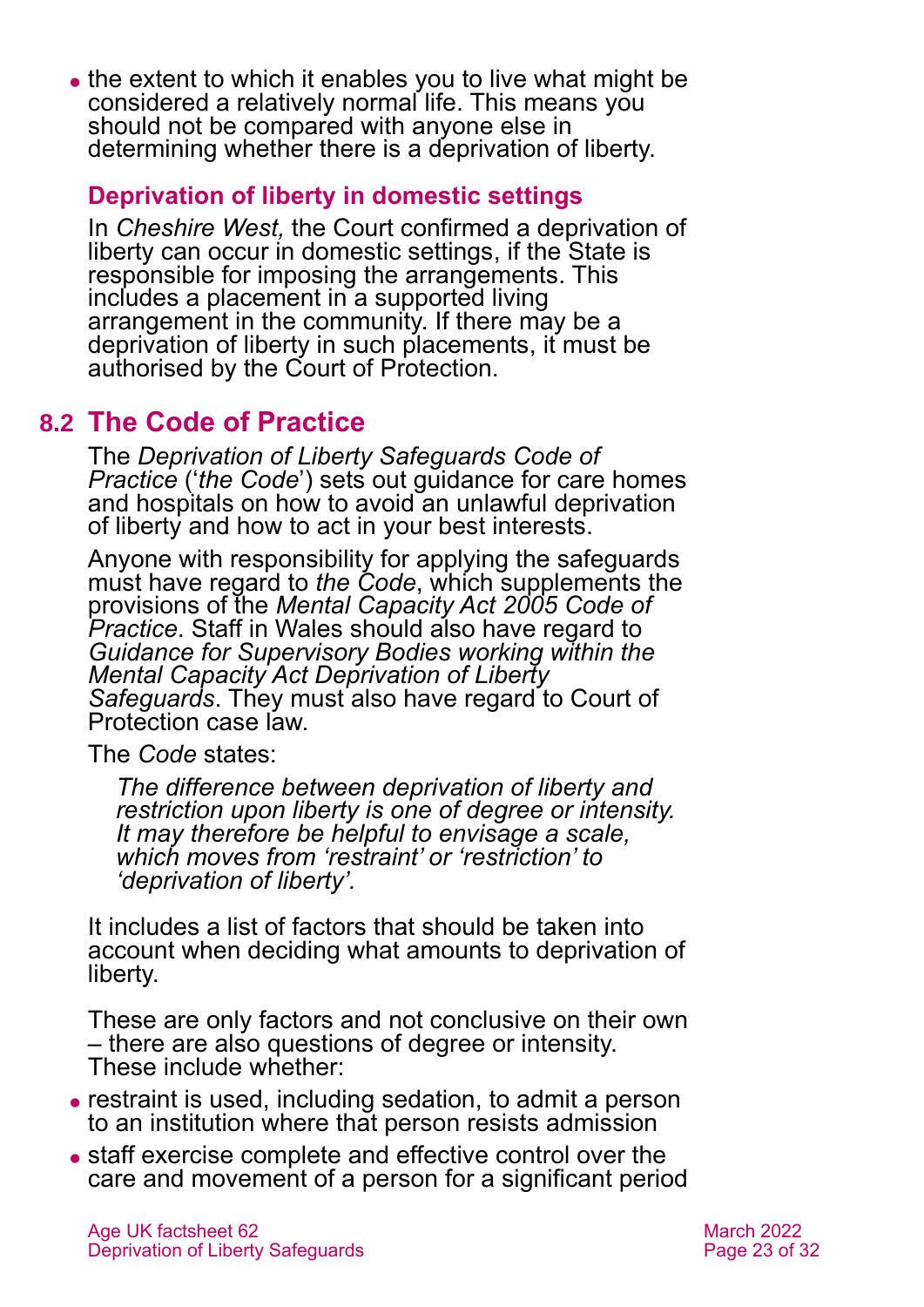- staff exercise control over assessments, treatment, contacts and residence
- ⚫ a decision has been taken by the institution that the person will not be released into the care of others, or permitted to live elsewhere, unless the staff in the institution consider it appropriate
- a request by carers for a person to be discharged to their care is refused
- the person is unable to maintain social contacts because of restrictions placed on their access to other people
- ⚫ the person loses autonomy because they are under continuous supervision and control.

#### **Note**

The fact that doors in a care home or hospital are locked does not necessarily amount to a deprivation of liberty. Equally, a person can be deprived of their liberty without locked doors if staff have total control over their movements. The situation must be looked at as a whole, taking account of the factors listed above.

When considering whether the way someone is being treated amounts to a deprivation of liberty, the decision lies with a '*best interests assessor*' within the assessment procedure [\(see section 4\)](#page-9-0).

The *Code* requires the assessor to take into account all the circumstances of the case and other factors, including:

- ⚫ what measures are being taken in relation to the person and when are they required? Are there less restrictive options for delivering care or treatment that avoid deprivation of liberty altogether?
- how long do they last and what are the effects of any restraints or restrictions on the person? Why are they necessary? What aim do they seek to meet?
- ⚫ how are restraints or restrictions implemented? Do any of the constraints on their personal freedom go beyond '*restraint*' or '*restriction*' to the extent they constitute a deprivation of liberty?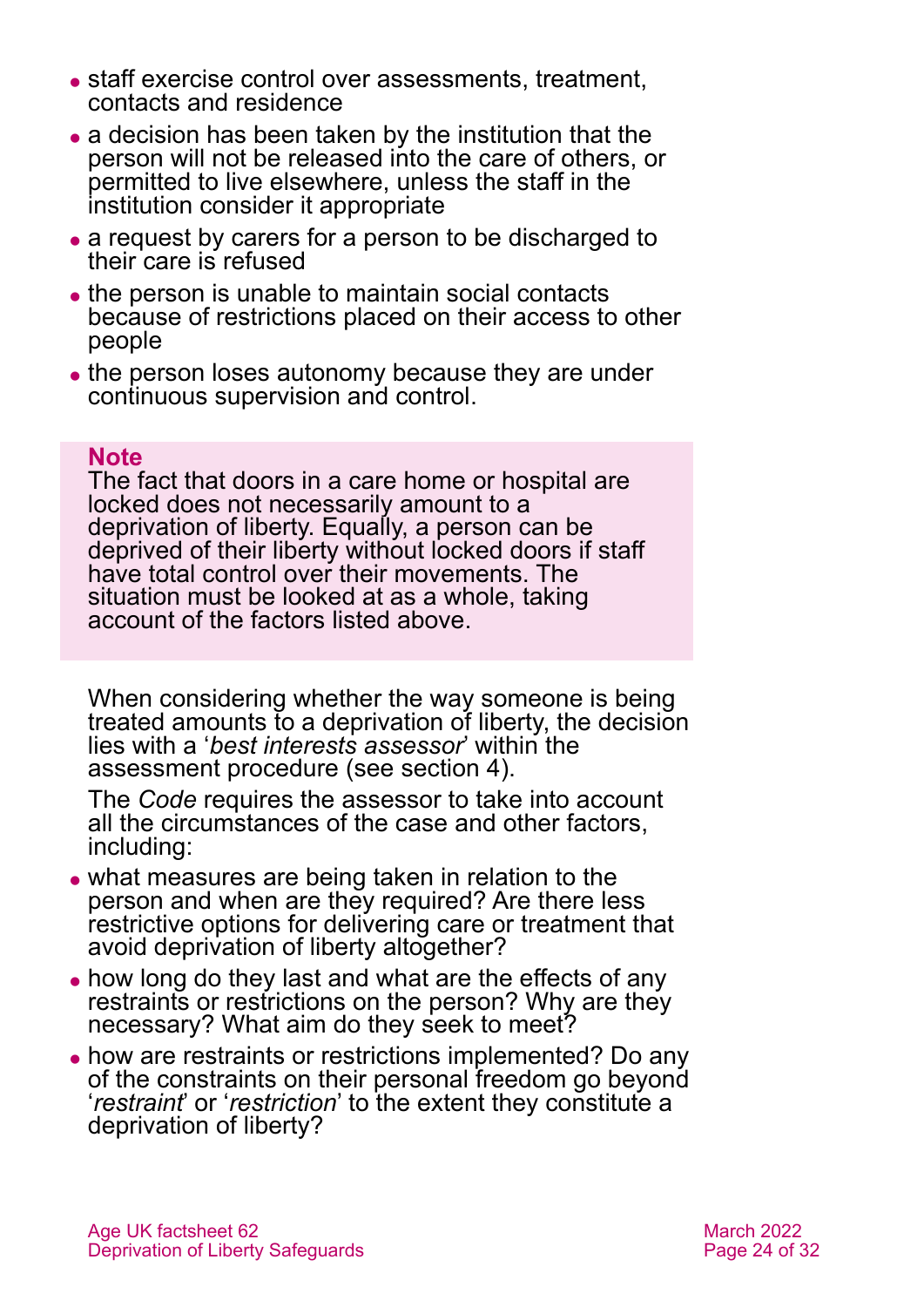⚫ does the cumulative effect of all the restrictions imposed on the person amount to a deprivation of liberty, even if individually they would not?

### **What is restraint?**

Restraint is the use, or threat, of force to enable something to be done which the person is resisting; or the restriction of the person's movement (whether or not they resist). This is different to deprivation of liberty. The *Mental Capacity Act 2005* authorises someone providing care or treatment to use restraint to someone lacking capacity if:

- they reasonably believe it is in the person's best interests
- they believe it is necessary to prevent harm to them, and
- ⚫ it is proportionate to the likelihood and seriousness of the harm.

Unlike restraint, a restriction is not defined in *the Code* beyond being characterised as an act imposed on a person that is not of such a degree or intensity as to amount to a deprivation of liberty.

If a care home or hospital is in any doubt about your liberty is being deprived, they should make an application for authorisation.

# <span id="page-24-0"></span>**9 Other settings for deprivation of liberty**

If a person is deprived of their liberty in their own home, or other accommodation such as supported or extra care housing, authorisation must be sought from the Court of Protection by the local authority or NHS. This is because the DoLS process only applies to care homes and hospitals.

For care arrangements to count as a deprivation of liberty, therefore requiring authorisation from the Court, they must in some way involve the state. Regarding care in the person's own home, the Law Society guidance says this is likely to be the case in circumstances where:

• the local authority or NHS makes the arrangements to commission and provide the care, or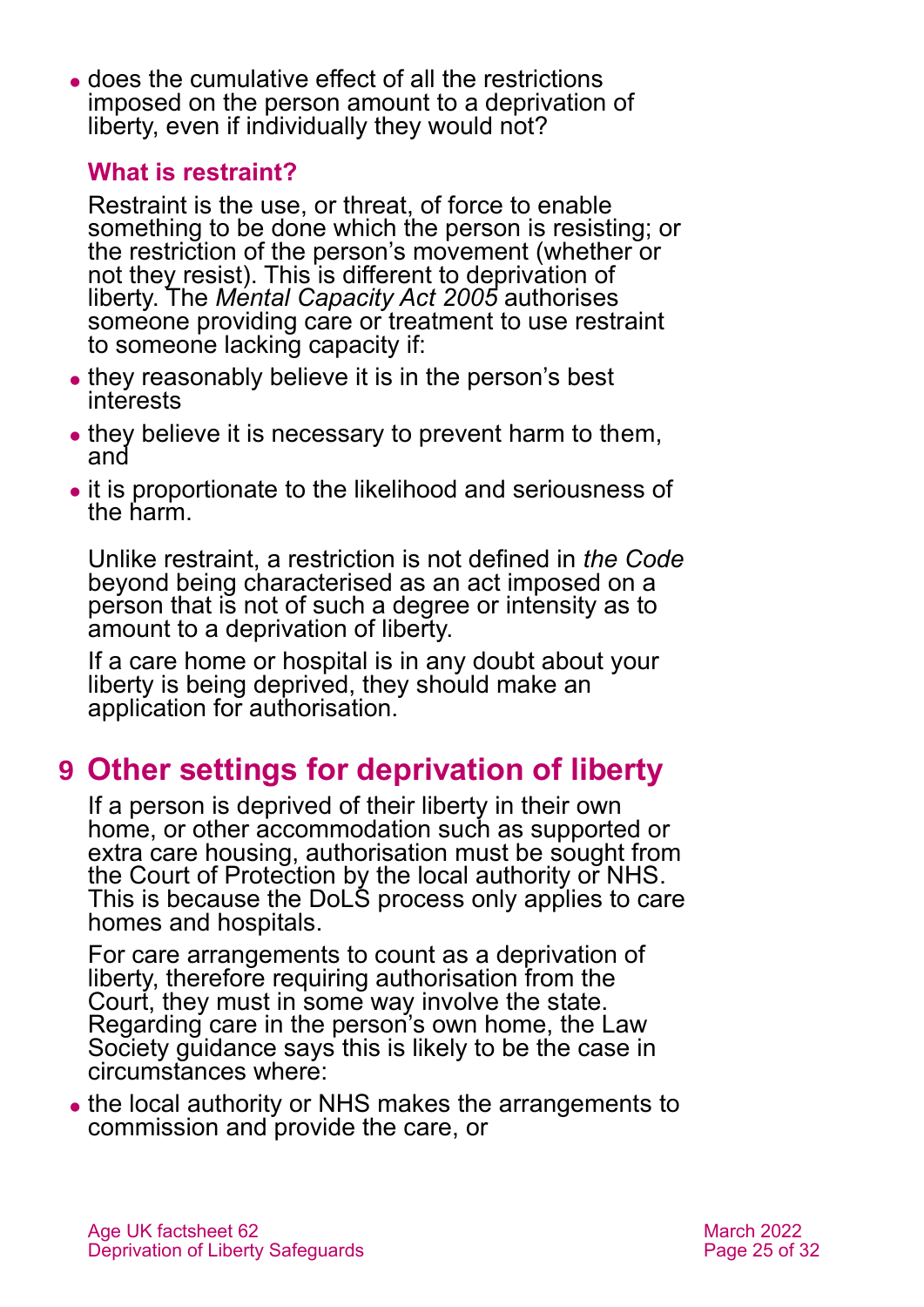- ⚫ direct payments are provided by the local authority or NHS to a family member or professional carers to provide and arrange the care, or
- ⚫ the Court of Protection has made the decision on the person's behalf to live and be cared for at home, or the local authority or NHS has been involved in making that decision in the person's best interests.

Similar arrangements made for a person living in other accommodation, such as supported or extra care housing, are also likely to been seen as involving the state, meaning authorisation from the Court of Protection must be sought.

In other cases, it may be less clear that the state is involved. However, there are potential positive obligations by the state to protect vulnerable people from deprivations of liberty, even when it may only be indirectly or partially involved in the arrangements.

In a case called *[A \(Adult\) and Re C \(Child\); A Local](http://www.bailii.org/ew/cases/EWHC/Fam/2010/978.html)  [Authority v A \[2010\] EWHC 978 \(Fam\),](http://www.bailii.org/ew/cases/EWHC/Fam/2010/978.html)* it was decided that:

*Where the state – here, a local authority – knows or ought to know that a vulnerable child or adult is subject to restrictions on their liberty by a private individual that arguably give rise to a deprivation of liberty, then its positive obligations under Article 5 [Human Rights Act 1998 right to liberty] will be triggered.*

There have been various Court of Protection cases since 2010 considering the significance of different levels of state awareness or involvement with regard to this positive obligation.

The case of *[Staffordshire County Council v SRK &](https://www.bailii.org/ew/cases/EWCOP/2016/27.html)  [Another \[2016\] EWCOP 27](https://www.bailii.org/ew/cases/EWCOP/2016/27.html)* considered the positive obligation. It was decided that a privately arranged and funded 24-hour care regime for someone lacking mental capacity in their own home came under deprivation of liberty protections, as it was sufficiently attributable to the state.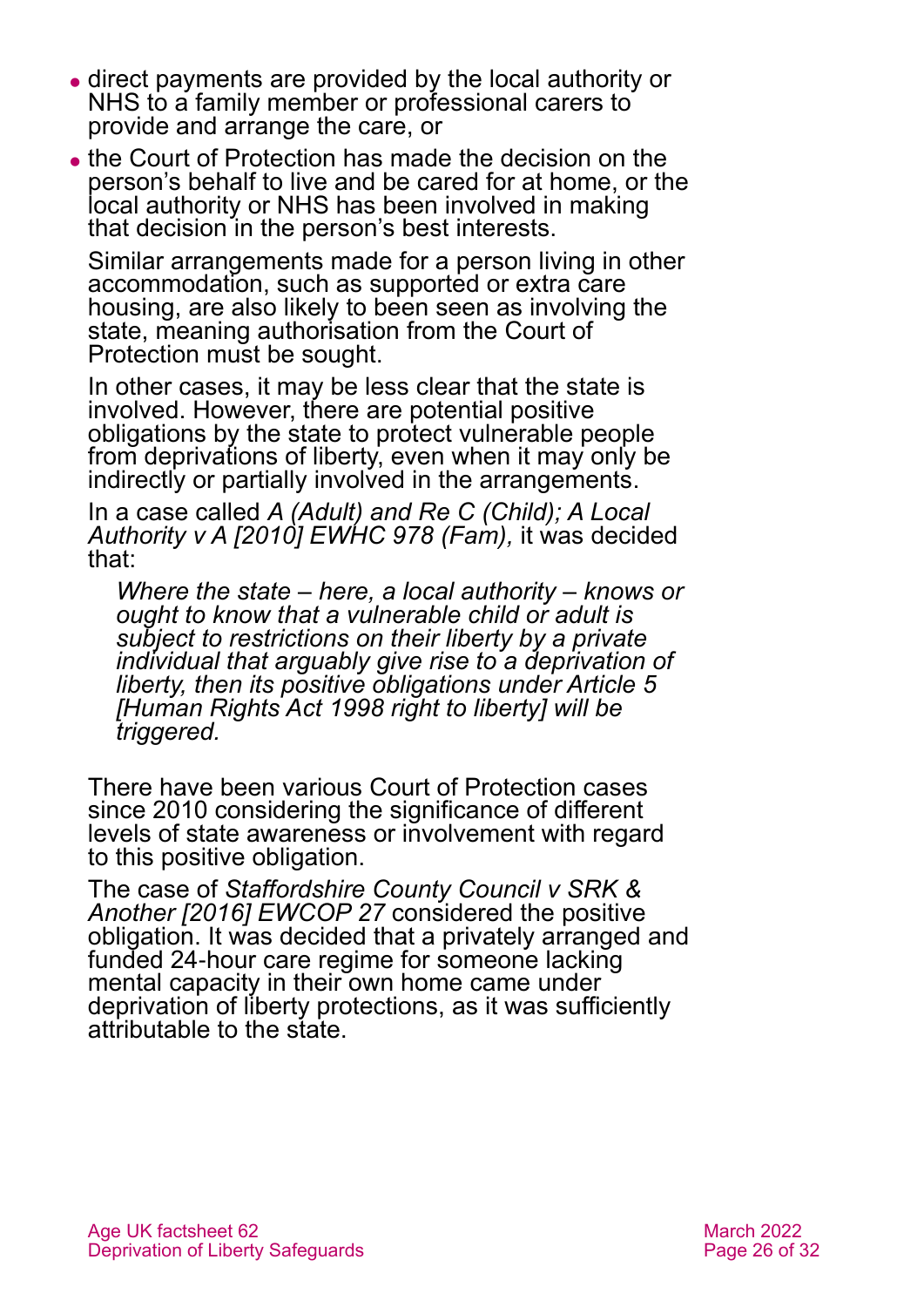Even though arranged by private individuals, the state knew, or ought to have known, about the situation on the ground. This conclusion was based on the fact a Court had awarded damages following a road traffic accident and another had appointed the person's deputy. The Courts being public authorities and arms of the state triggered the positive obligations under Article 5 of *the Convention*.

Consequently, care arrangements in similar types of cases may need to be authorised by the Court of Protection. In these types of situations, the local authority should be informed if there is any concern that the person is being deprived of their liberty. The local authority should investigate and decide whether an application to the Court is required.

# <span id="page-26-0"></span>**10 Safeguarding from abuse and neglect**

If you are concerned that an older person is at risk of, or experiencing, abuse or neglect, you should raise this with the local authority, who have an adult safeguarding duty. They must investigate concerns and take action to protect an older person where necessary.

For more information, see factsheet 78, *[Safeguarding](https://www.ageuk.org.uk/globalassets/age-uk/documents/factsheets/fs78_safeguarding_older_people_from_abuse_fcs.pdf)  [older people from abuse and neglect.](https://www.ageuk.org.uk/globalassets/age-uk/documents/factsheets/fs78_safeguarding_older_people_from_abuse_fcs.pdf)* In Wales, see factsheet 78w, *[Safeguarding older people in Wales](https://www.ageuk.org.uk/globalassets/age-cymru/documents/information-guides-and-factsheets/fs78w.pdf)  [from abuse and neglect](https://www.ageuk.org.uk/globalassets/age-cymru/documents/information-guides-and-factsheets/fs78w.pdf)*. The [Hourglass](#page-29-0) helpline offers confidential advice and support.

# <span id="page-26-1"></span>**11 The role of the regulatory bodies**

DoLS are monitored by the [Care Quality Commission](http://www.cqc.org.uk/) in England and in Wales, the [Healthcare Inspectorate](http://www.hiw.org.uk/)  [Wales](http://www.hiw.org.uk/) and the Care Inspectorate Wales.

They write regular reports on the use of deprivations of liberty, but they cannot investigate individual cases on your behalf if you have a complaint or want to challenge a deprivation of liberty.

# <span id="page-26-2"></span>**12 Coroner duties and deprivation of liberty**

Section 178 Of the *Police and Crime Act 2017* removed the automatic duty of a coroner to investigate the death of someone subject to an authorised deprivation of liberty from 3 April 2017.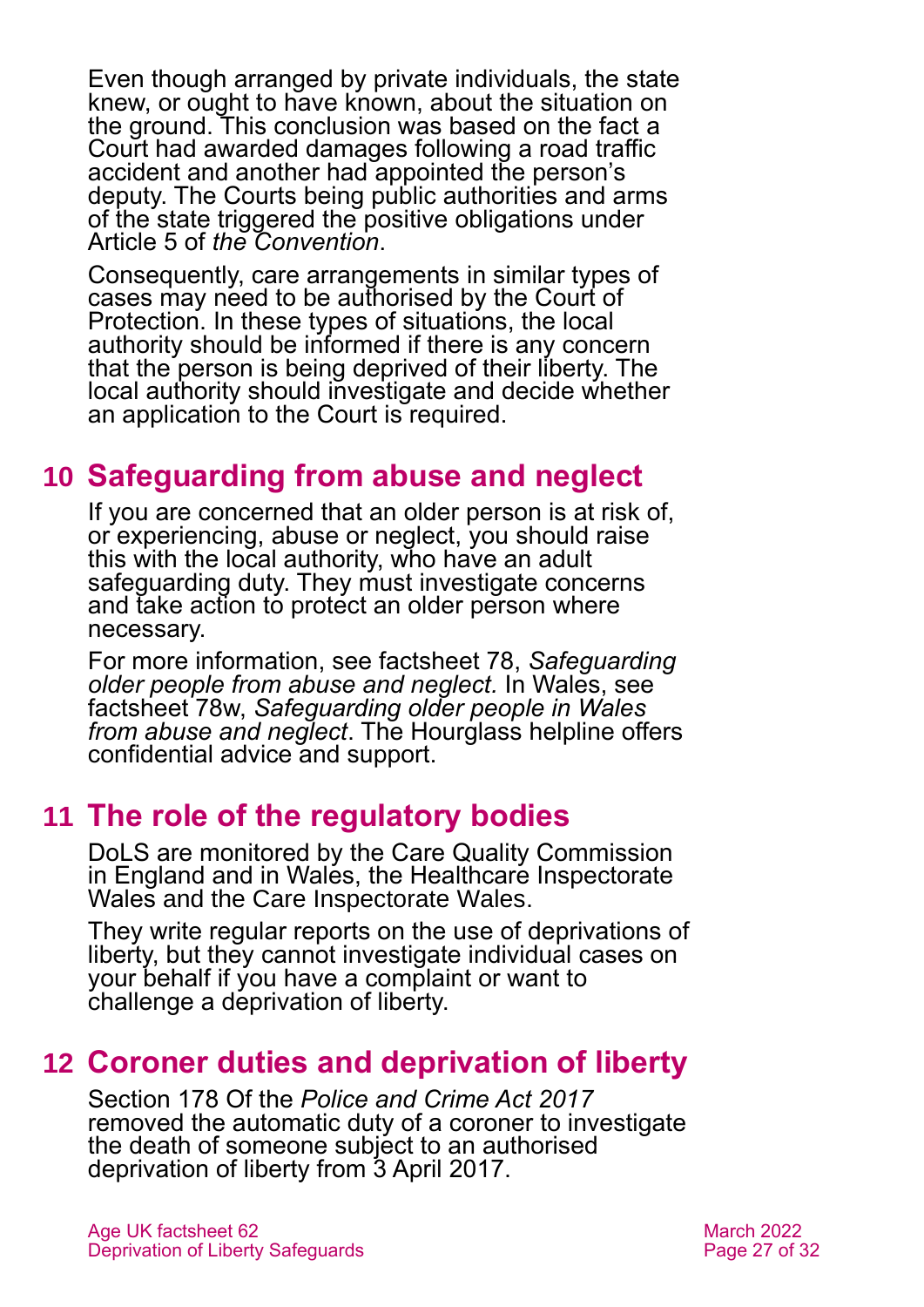Prior to this, guidance to coroners was that an authorised deprivation of liberty created a form of state-related detention triggering an automatic duty to investigate when the person died.

However, depending on the circumstances, a coroner may still need to investigate the death of someone in these circumstances.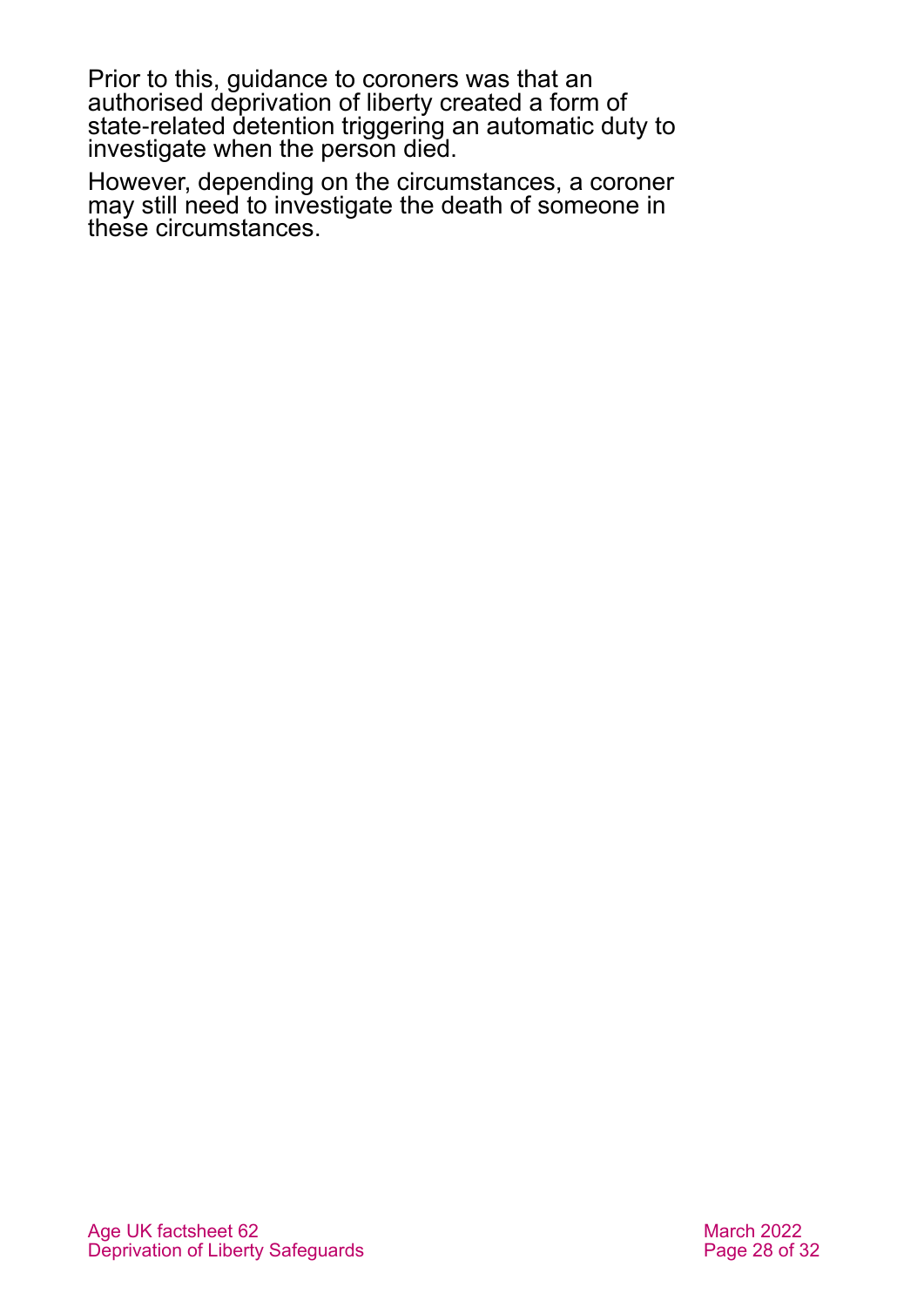# **Useful organisations**

#### <span id="page-28-0"></span>**Alzheimer's Society**

[www.alzheimers.org.uk](http://www.alzheimers.org.uk/) Telephone Helpline 0333 150 3456

Campaigns for and provides advice and support to people affected by all types of dementia and their relatives and carers. There are local branches across the UK.

#### **Care Inspectorate Wales**

[www.careinspectorate.wales/](http://www.careinspectorate.wales/) Telephone 0300 7900 126

Oversees the inspection and regulation of social care services in Wales and monitors the use of DoLS in care homes.

#### **Care Quality Commission**

[www.cqc.org.uk](http://www.cqc.org.uk/) Telephone 03000 616 161

Independent regulator of adult health and social care services in England, covering NHS, local authorities, private companies and voluntary organisations and people detained under the *Mental Health Act*. Monitors the use of DoLS in hospitals and care homes.

#### **The Court of Protection**

[www.gov.uk/courts-tribunals/court-of-protection](http://www.gov.uk/courts-tribunals/court-of-protection) Telephone 0300 456 4600

The Court makes decisions in relation to the property and affairs, healthcare and personal welfare of adults who lack capacity. The Court has the power to make declarations about whether someone has the capacity to make a particular decision, for example about where to live.

#### **Healthcare Inspectorate Wales**

[www.hiw.org.uk](http://www.hiw.org.uk/) Telephone 0300 062 8163

The independent inspector and regulator of all healthcare providers in Wales. They also monitor the use of DoLS in hospitals.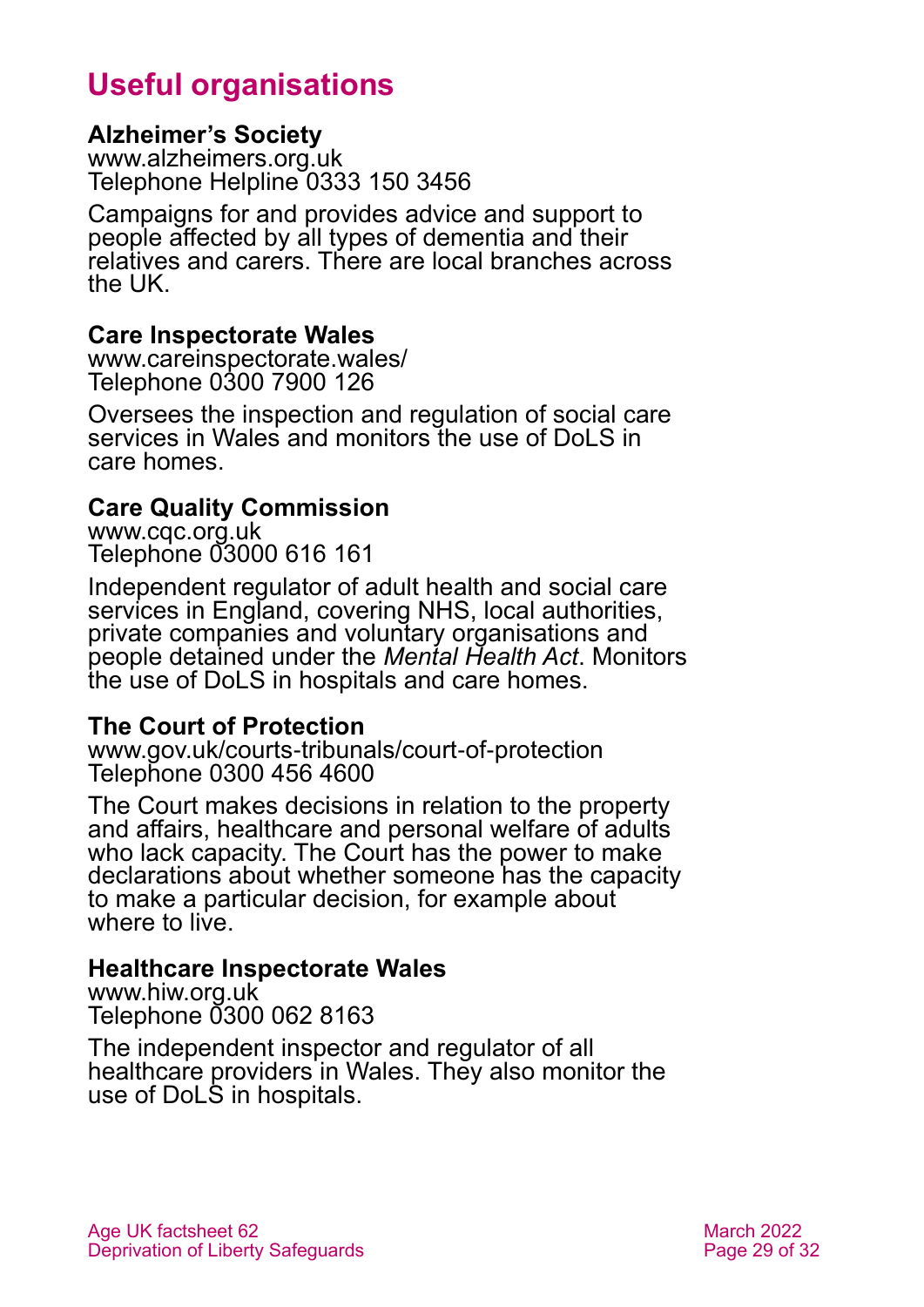### <span id="page-29-0"></span>**Hourglass**

[www.wearehourglass.org](http://www.wearehourglass.org/) Telephone Helpline 080 8808 8141 (free phone)

Works to protect and prevent the abuse of vulnerable older adults. UK wide helpline, open every weekday from 9am to 5pm is confidential and provides information and emotional support.

#### **Law Society**

[www.lawsociety.org.uk](http://www.lawsociety.org.uk/) Telephone 020 7242 1222

Independent professional body for solicitors. Produces *Identifying a deprivation of liberty: a practical guide.*

### **MIND (National Association for Mental Health)**

[www.mind.org.uk](http://www.mind.org.uk/) Telephone 0300 123 3393

Charity offering information and advice on the Mental Health Act and mental capacity.

### **Office of the Public Guardian**

[www.gov.uk/government/organisations/office-of-the](http://www.gov.uk/government/organisations/office-of-the-public-guardian)[public-guardian](http://www.gov.uk/government/organisations/office-of-the-public-guardian) Telephone 0300 456 0300

Maintains a register of attorneys and deputies for people lacking mental capacity. Investigates concerns about attorneys and deputies. Publishes a range of guidance for professionals and the public.

### **Solicitors for the Elderly**

[www.sfe.legal/](http://www.sfe.legal/) Telephone 0844 567 6173

A national organisation of lawyers specialising in legal issues affecting older people, including issues relating to mental capacity.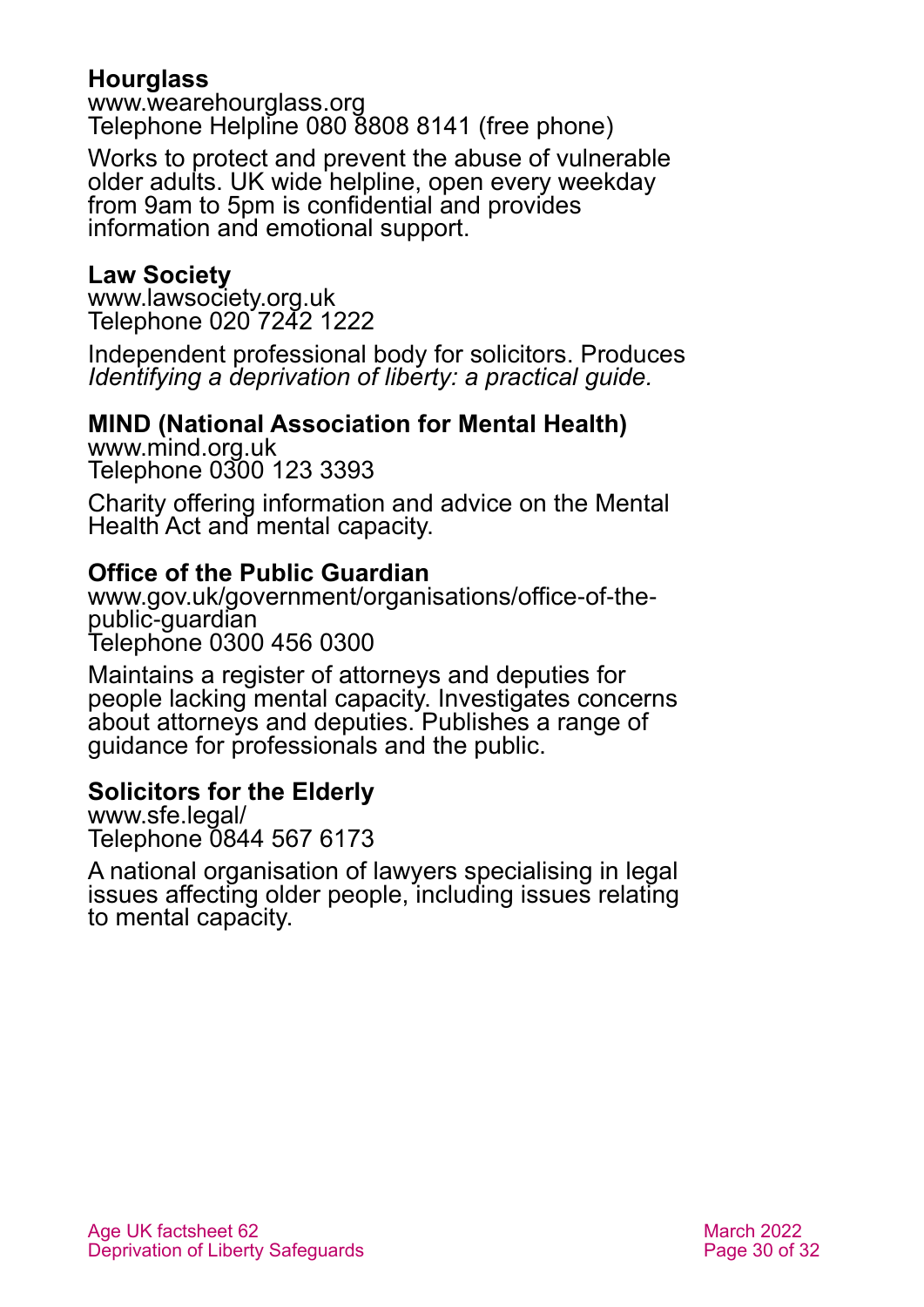# **Age UK**

Age UK provides advice and information for people in later life through our Age UK Advice line, publications and online. Call Age UK Advice to find out whether there is a local Age UK near you, and to order free copies of our information guides and factsheets.

### <span id="page-30-1"></span>**Age UK Advice**

[www.ageuk.org.uk](http://www.ageuk.org.uk/) 0800 169 65 65 Lines are open seven days a week from 8.00am to 7.00pm

### **In Wales contact**

**Age Cymru Advice**

[www.agecymru.org.uk](http://www.agecymru.org.uk/) 0300 303 4498

### <span id="page-30-0"></span>**In Northern Ireland contact**

**Age NI** [www.ageni.org](http://www.ageni.org/) 0808 808 7575

#### **In Scotland contact**

<span id="page-30-2"></span>**Age Scotland** [www.agescotland.org.uk](http://www.agescotland.org.uk/) 0800 124 4222

# **Support our work**

We rely on donations from our supporters to provide our guides and factsheets for free. If you would like to help us continue to provide vital services, support, information and advice, please make a donation today by visiting [www.ageuk.org.uk/donate](http://www.ageuk.org.uk/donate) or by calling 0800 169 87 87.